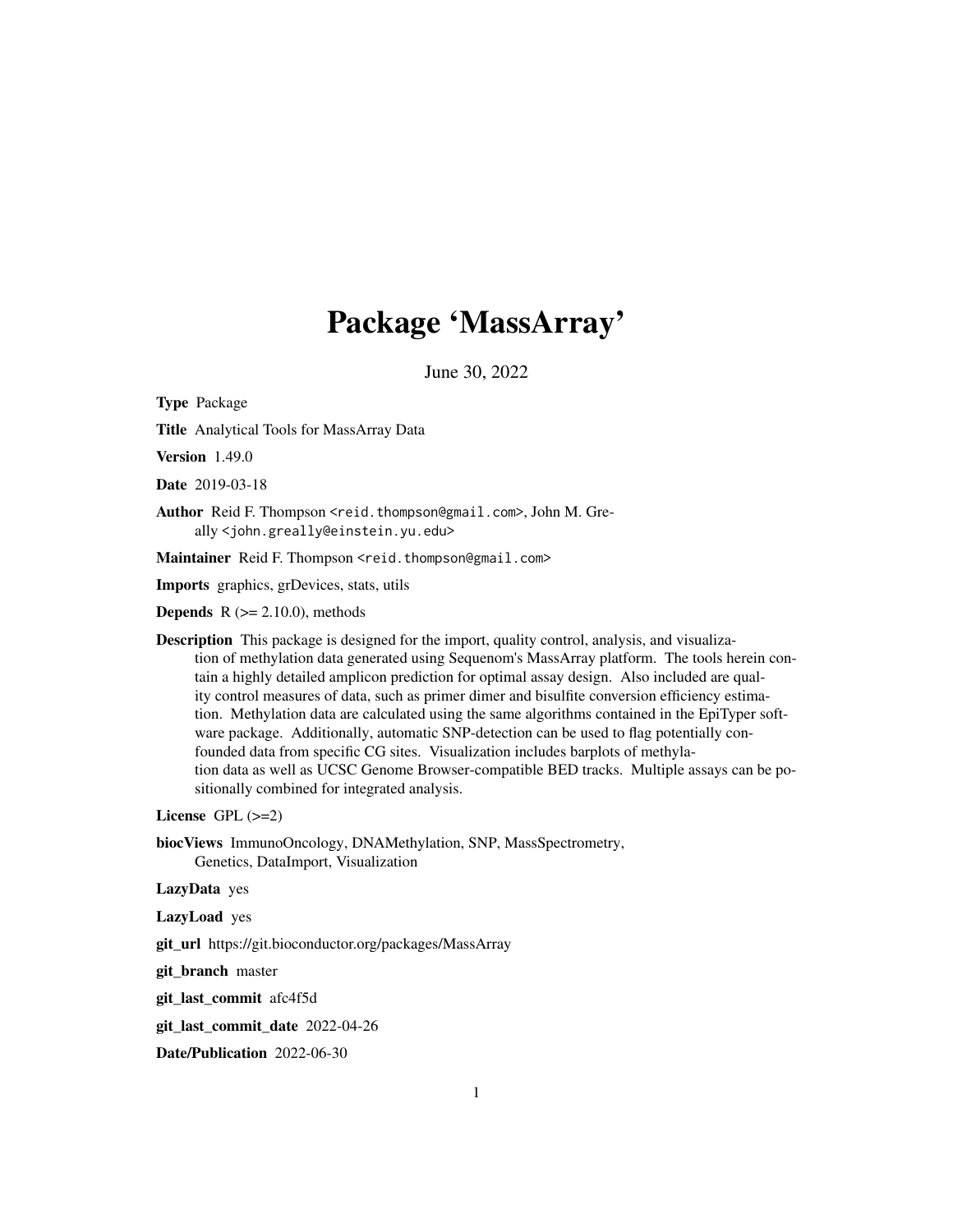## R topics documented:

|    | 3              |
|----|----------------|
|    | $\overline{4}$ |
|    | 5              |
|    | 6              |
|    | 7              |
|    | 8              |
|    | 9              |
| 10 |                |
| 11 |                |
| 11 |                |
| 12 |                |
| 13 |                |
| 14 |                |
| 15 |                |
| 16 |                |
| 17 |                |
| 18 |                |
| 18 |                |
| 19 |                |
| 20 |                |
| 21 |                |
| 22 |                |
| 23 |                |
| 24 |                |
| 25 |                |
| 26 |                |
| 27 |                |
| 29 |                |
| 30 |                |
| 30 |                |
| 32 |                |
| 33 |                |
| 33 |                |
| 34 |                |
| 34 |                |
|    |                |
| 36 |                |
|    |                |
|    |                |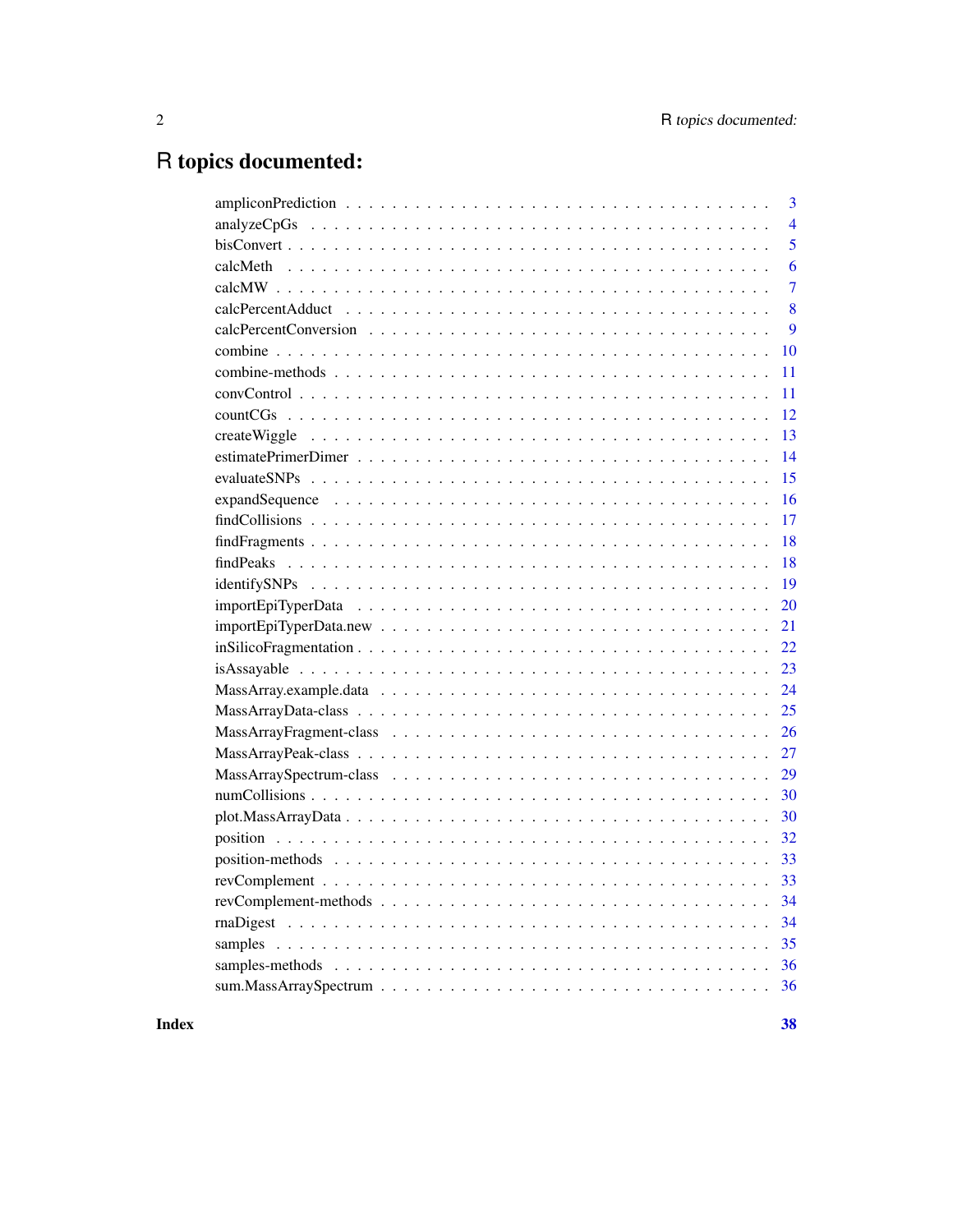<span id="page-2-0"></span>ampliconPrediction *Amplicon prediction*

## Description

Function to predict amplicon fragmentation pattern and details for T&C reactions on the plus and minus strands

## Usage

ampliconPrediction(sequence, lower.threshold = 1500, upper.threshold = 7000, fwd.tag = "AGGAAGAGAG", re

#### Arguments

| sequence            | Nucleotide sequence input as a character string                                                                                               |  |
|---------------------|-----------------------------------------------------------------------------------------------------------------------------------------------|--|
| lower.threshold     |                                                                                                                                               |  |
|                     | Lower limit (in Da) of usable mass window (default: '1500')                                                                                   |  |
| upper.threshold     |                                                                                                                                               |  |
|                     | Upper limit (in Da) of usable mass window (default: '7000')                                                                                   |  |
| fwd.tag             | Nucleotide tag sequence 5' of the forward primer                                                                                              |  |
| rev.tag             | T7-containing nucleotide tag sequence 5' of the reverse primer                                                                                |  |
| plot                | Logical specifying whether or not to display graphical representation of frag-<br>mentation profiles (default is TRUE)                        |  |
| table               | Logical specifying whether or not to return tabular representation of fragmenta-<br>tion profiles (default is TRUE)                           |  |
| lwd                 | The line width used for fragmentation display, a positive number, defaulting to<br>1                                                          |  |
| cex                 | A numerical value (defaulting to 1) giving the amount by which plotting text<br>and symbols should be magnified relative to the default       |  |
| multiple.conversion |                                                                                                                                               |  |
|                     | Logical value specifying whether or not to include multiple CGs on the same<br>conversion control fragment where possible (default is FALSE). |  |

## Details

Plotted fragmentation patterns contain a number of detailed features including: CG positions, molecular weight overlaps, conversion controls, fragment assayability, and more.

Note that the graphical output does not contain a built-in legend at this time, but the plot may be interepreted as follows: Putative fragmentation patterns are shown for T and C-cleavage reactions on both the plus and minus strands of an input amplicon, with the T-forward, T-reverse, C-forward, and C-reverse shown in descending order. CG dinucleotides (filled circles) are numbered and colored in blue. Other fragments are colored according to their ability to be assayed: fragment molecular weight outside the testable mass window (gray), fragment molecular weight overlapping with another fragment (red), fragment containing a potential conversion control (green), or fragment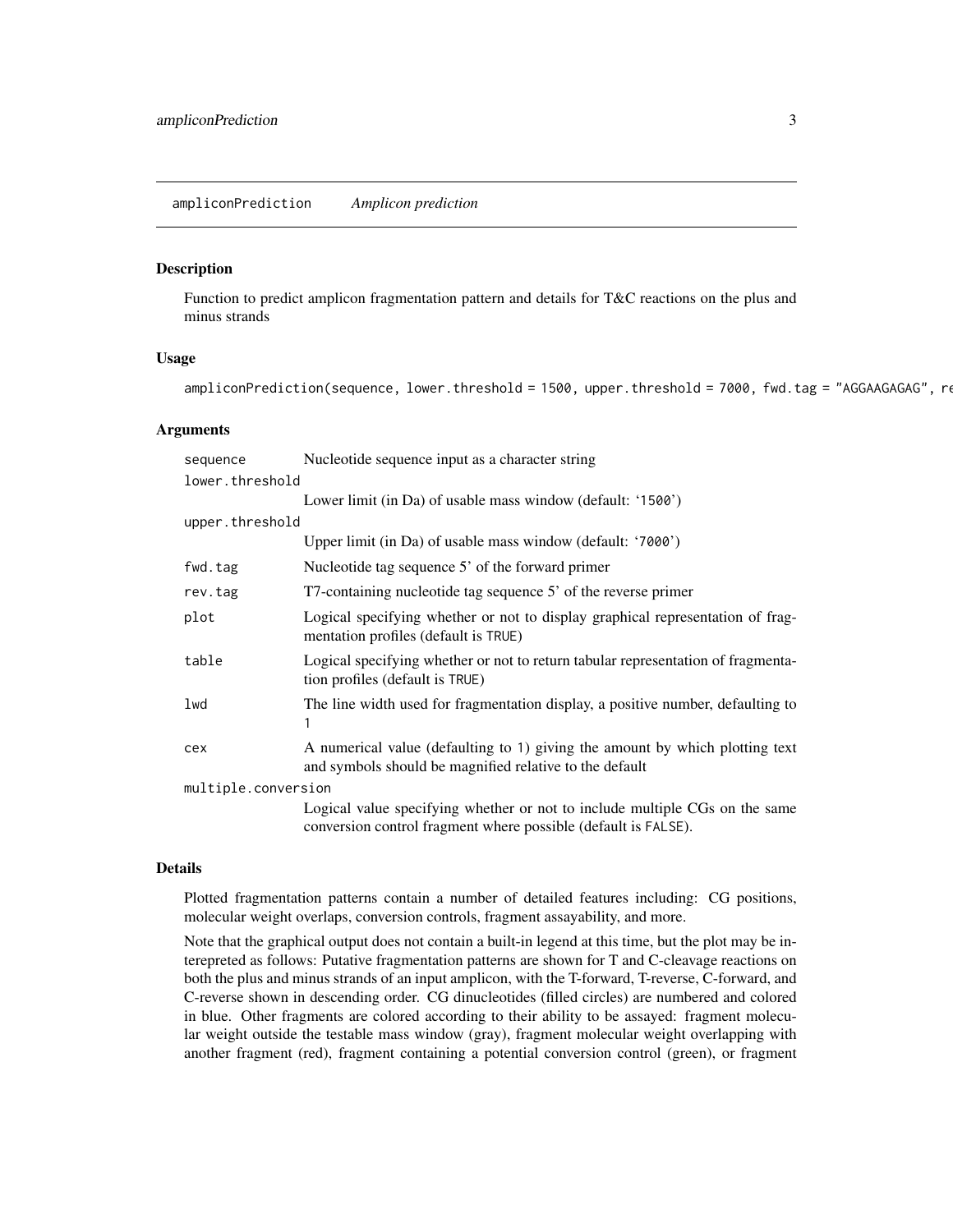<span id="page-3-0"></span>uniquely assayable but containing no CGs (black). Linked arrowheads denote molecular weight overlaps between multiple CG-containing fragments. Yellow highlights represent tagged or primer sequences, while lavender highlights denote user-specified "required" sites.

#### Value

If table is TRUE, returns a list containing the following items:

| summary | A summary matrix of logical values specifying whether or not each CG is as- |
|---------|-----------------------------------------------------------------------------|
|         | sayable by a given combination of cleavage reaction and DNA strand          |
| counts  | A numerical tally of the quantity of CGs that are assayable by each assay   |

#### Author(s)

Reid F. Thompson (<rthompso@aecom.yu.edu>), John M. Greally (<jgreally@aecom.yu.edu>)

## Examples

ampliconPrediction("TGGAACACCCAGCAAAGATCAAGCAGGAAAGGGCGCACGCAGCCTTCGTTGCTAACCTCCTCTGGACTCTGGTACCCCAGGCACCGCGAATGCTCCCCACCTCAGCCCCCTGACCTTTACCATCGCTGAAGCGGGCGTCGCTGATGTCTGCGGCGAGCCTGCCGACCAGCCCAGCTGCCCAGAGGAGCAGCCAGGCAAGGGCGCTGGCAGCCAGGACGCCGGAGCCCGACGCCCGAGAGGGGCGCGCGGAGCAAGCTGCGGTCACGGGAGGAACCTGAGCACGCAGAGCGTACCCCCACCTTCCACGGTGACCCGGACAGAACGCTCCTTGCGCTCCCACCCTAGGACCCCCTGTAACTCCAGGTTCCTGAGA")

|--|

## Description

Function to determine percent methylation for all CGs from input fragmentation

## Usage

```
analyzeCpGs(fragments, peaks, method = c("weighted", "proportion"))
```
#### Arguments

| fragments | List of MassArrayFragment objects                                                                            |
|-----------|--------------------------------------------------------------------------------------------------------------|
| peaks     | List of MassArrayPeak objects comprising spectral data for a given assay                                     |
| method    | Specifies which algorithm to use when calculating percent methylation (either<br>"weighted" or "proportion") |

## Details

Wrapper function for calcMeth(), takes fragmentation pattern and spectral data as input and applies percent methylation calculation for all CG-containing, non conversion control fragments

#### Value

Returns a list of numerical values corresponding to percent methylation for each CG dinucleotide, with 0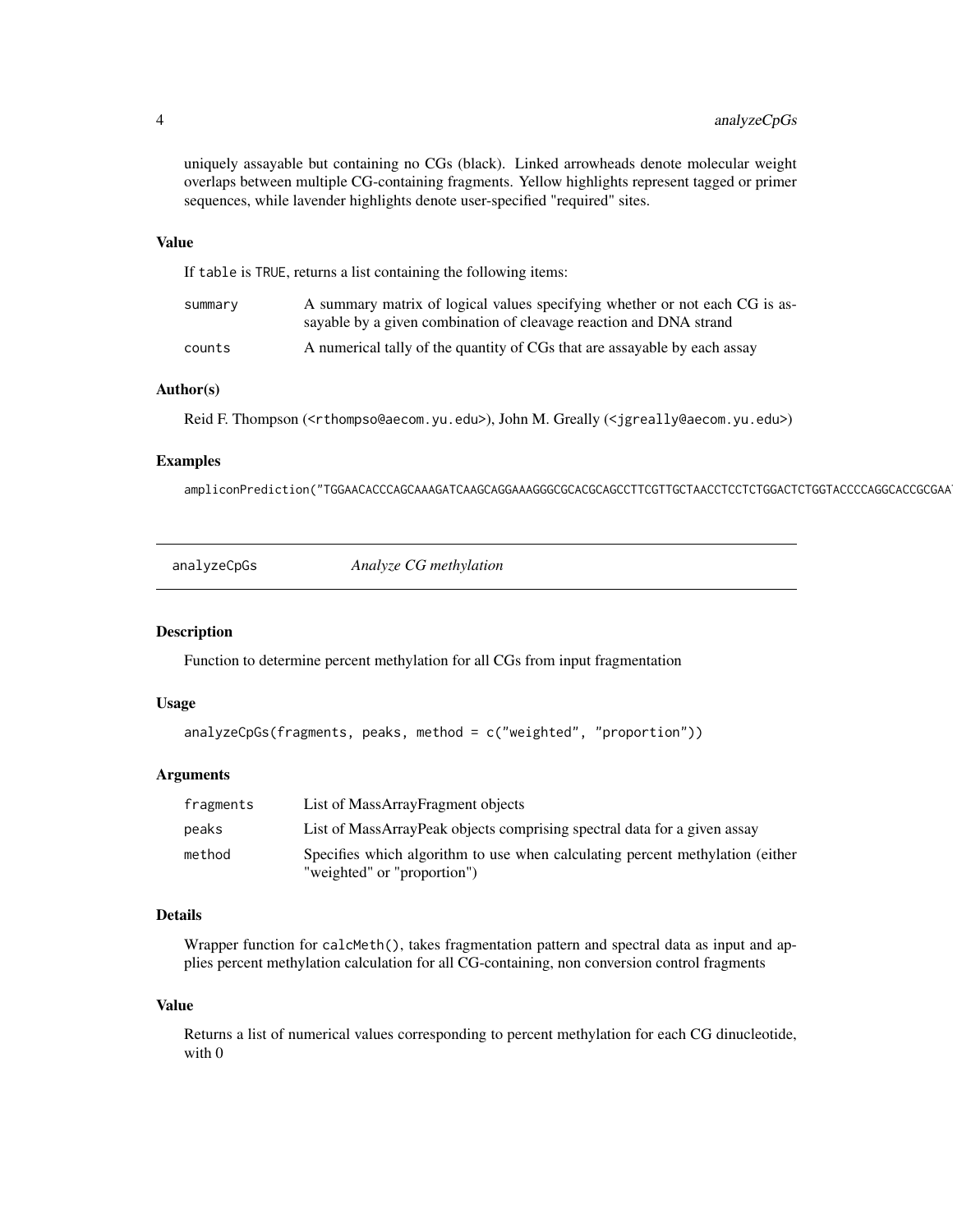#### <span id="page-4-0"></span>bisConvert 5

#### Author(s)

Reid F. Thompson (<rthompso@aecom.yu.edu>), John M. Greally (<jgreally@aecom.yu.edu>)

#### See Also

See Also [calcMeth](#page-5-1)

## Examples

```
data(MassArray.example.data)
cpg.data <- analyzeCpGs(MassArray.example.data$fragments.T, MassArray.example.data$samples[[1]]$peaks, method="w
barplot(cpg.data, xlab="CpG (Number)", ylim=c(0,1), ylab="Methylation (Percent)")
```
bisConvert *Bisulphite conversion*

## Description

Bisulphite convert nucleotide sequence input

## Usage

```
bisConvert(sequence)
```
## Arguments

sequence Nucleotide sequence in the form of a character string

## Value

Returns a character value corresponding to the bisulphite converted input sequence.

#### Author(s)

Reid F. Thompson (<rthompso@aecom.yu.edu>), John M. Greally (<jgreally@aecom.yu.edu>)

```
bisConvert("AAATTCGGAACCC")
```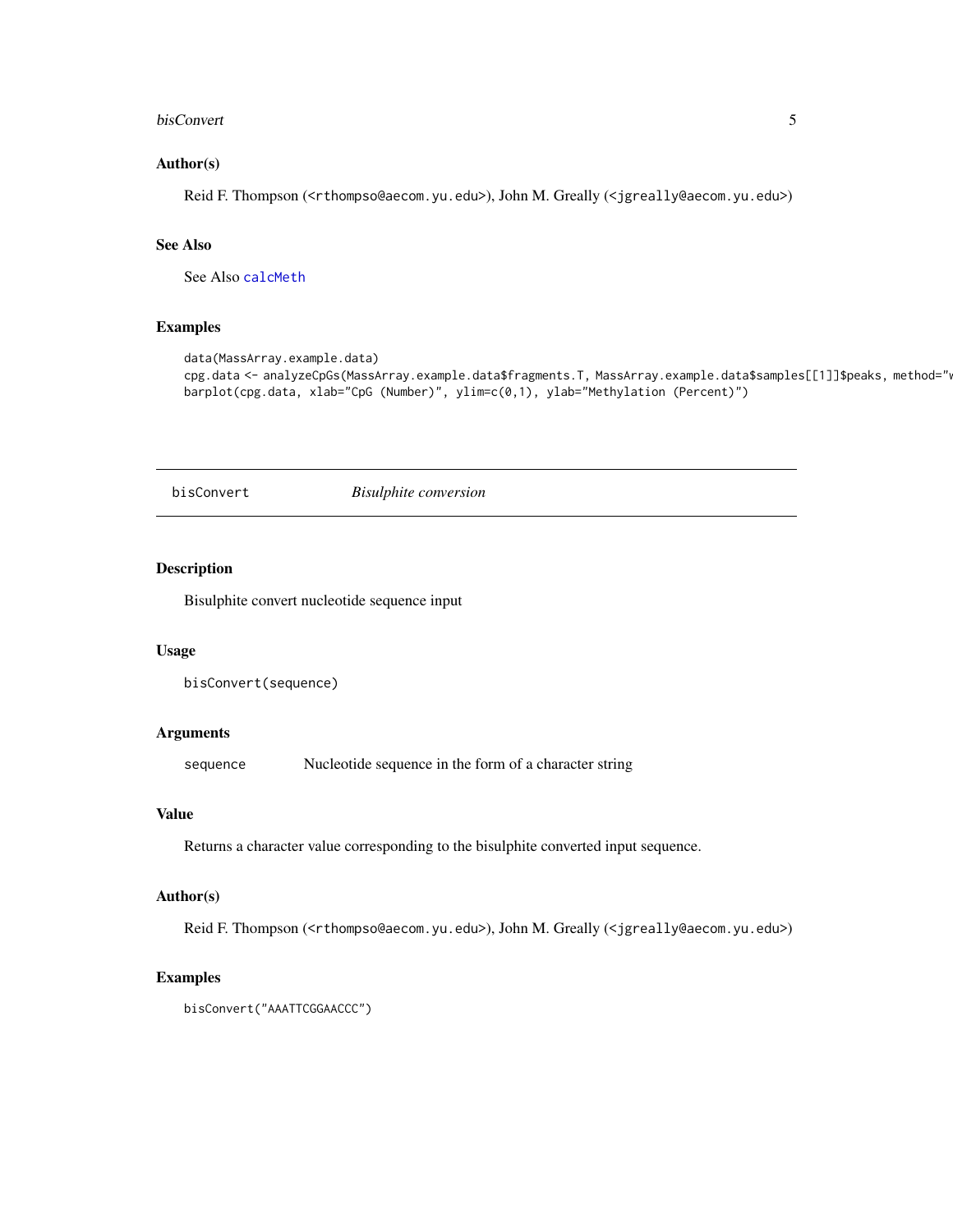## Description

Function to calculate percent methylation from a collection of peaks corresponding to a single fragment.

#### Usage

calcMeth(SNR.list, fragments = rep(1, length(SNR.list)), non.cg.fragments = numeric(0), method = c("we:

## Arguments

| SNR.list           | List of signal-to-noise ratios, sorted from low to high MWs, corresponding to<br>the unmethylated and methylated peaks for a given set of fragments                                                                                                                                                          |
|--------------------|--------------------------------------------------------------------------------------------------------------------------------------------------------------------------------------------------------------------------------------------------------------------------------------------------------------|
| fragments          | List of all fragments contributing to each of the input peaks, automatically de-<br>faulting to a single fragment                                                                                                                                                                                            |
| non.cg.fragments   |                                                                                                                                                                                                                                                                                                              |
|                    | List of fragments (without CGs) contributing to any of the input peaks, automat-<br>ically defaulting to numeric(0)                                                                                                                                                                                          |
| method             | Specifies which algorithm to use when calculating percent methylation (either<br>"weighted" or "proportion")                                                                                                                                                                                                 |
| prune.non.cg.peaks |                                                                                                                                                                                                                                                                                                              |
|                    | Boolean value determining whether or not to remove non-CG-containing frag-<br>ments prior to analysis or whether to include them in the calculating model (note<br>that setting this option to FALSE could result in a considerable increase in ana-<br>lytical time); option automatically defaults to TRUE |
| na.rm              | Boolean value determing whether or not to return an error on input of any un-<br>specified data (NA), automatically defaulting to FALSE                                                                                                                                                                      |

## Details

Note that the current release of this function performs as expected for the large majority of cases. However, certain complex combinations of peak overlaps are not handled at this time. This may affect data for a minority of points, particularly those containing multiple overlaps with alternative fragments. Please ensure more in-depth review of such loci.

## Value

Returns a numerical values corresponding to percent methylation, with 0

## Author(s)

Reid F. Thompson (<rthompso@aecom.yu.edu>), John M. Greally (<jgreally@aecom.yu.edu>)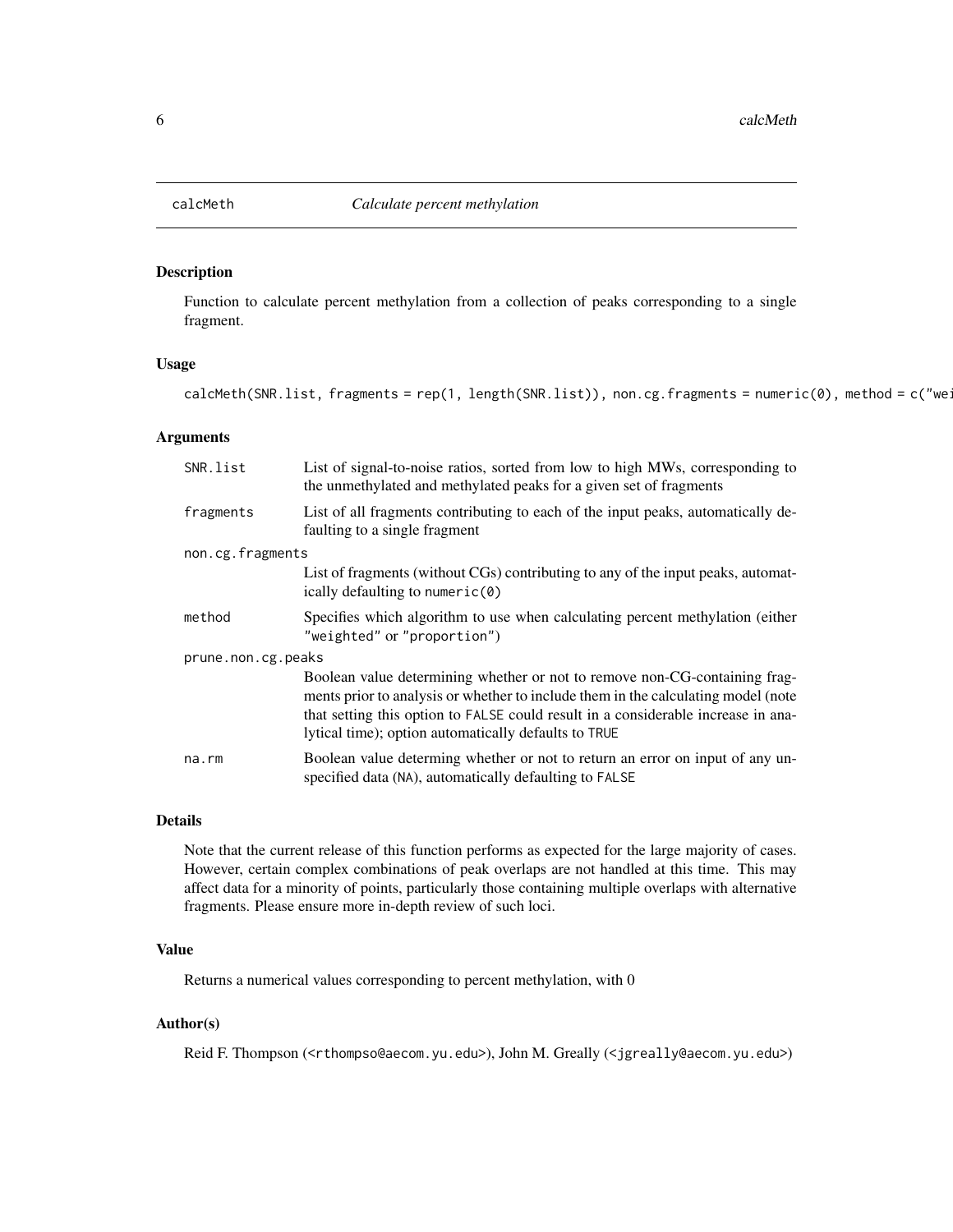#### <span id="page-6-0"></span>calcMW  $\sim$  7

## References

Coolen, M.W., et al. (2007) Genomic profiling of CpG methylation and allelic specificity using quantitative high-throughput mass spectrometry: critical evaluation and improvements, *Nucleic Acids Research*, 35(18), e119.

## See Also

See Also [MassArrayPeak](#page-26-1)

#### Examples

```
data(MassArray.example.data)
frags <- MassArray.example.data$fragments.T[[6]]$"MW"
peaks <- findPeaks(frags, unlist(lapply(MassArray.example.data$samples[[1]]$peaks, slot, "MW.actual")))
SNRs <- unlist(lapply(MassArray.example.data$samples[[1]]$peaks[peaks], slot, "SNR"))
frag.list <- list(1:3, 1:3, 1:3, 1:3)
calcMeth(SNRs, fragments=frag.list, method="weighted")
calcMeth(SNRs, fragments=frag.list, method="proportion")
```
calcMW *Calculate molecular weight*

#### Description

Function to calculate molecular weight of a fragment generated by the MassCLEAVE assay for either the T or C cleavage reactions

#### Usage

```
calcMW(sequence, extra = c("50H", "5PPP-3P", "5PPP-30H"), adduct = c("", "Na", "K"), rxn = c("T", "C"))
```
#### Arguments

| sequence | Nucleotide sequence input                                                                                                 |
|----------|---------------------------------------------------------------------------------------------------------------------------|
| extra    | One of "5OH" (default), "5PPP-3P", or "5PPP-3OH" describing 5' and/or 3'<br>modifications of the fragment                 |
| adduct   | One of 'Na', 'K', or " (default) specifying whether or not the molecular weight<br>should be calculated for a salt adduct |
| rxn      | One of 'T' or 'C' indicating which cleavage reaction is employed to generate<br>the fragment                              |

## Value

Returns a numerical output corresponding to the molecular weight (in Da) of sequence input. Note that the output may actually represent multiple molecular weights if/whenever the input sequence contains one or more degenerate bases (e.g. R or Y).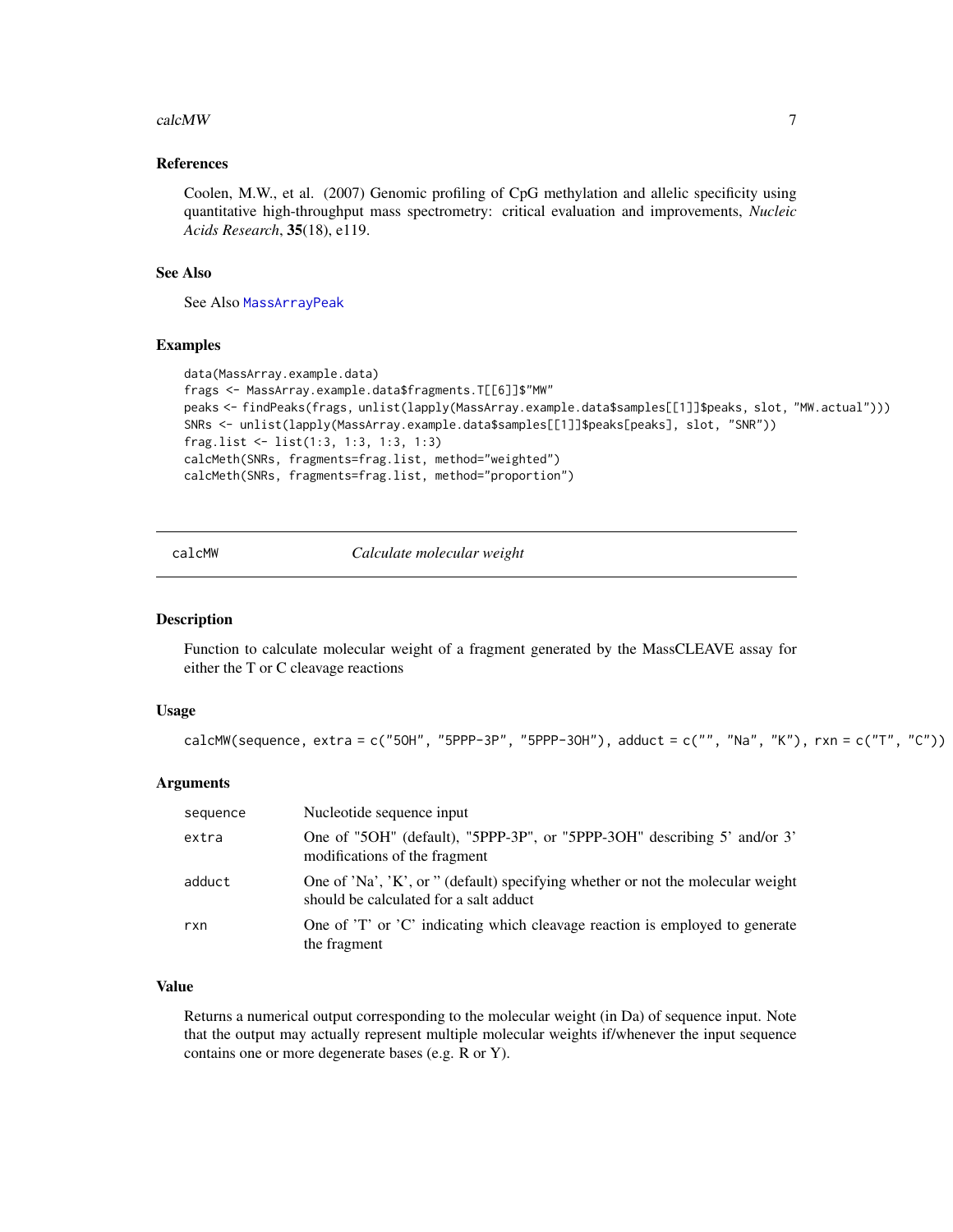## Author(s)

Reid F. Thompson (<rthompso@aecom.yu.edu>), John M. Greally (<jgreally@aecom.yu.edu>)

## Examples

```
calcMW("AAATCCC")
calcMW("AARTYCC")
```
calcPercentAdduct *Calculate percent salt adducts*

## Description

Function to calculate ratio of salt adduct peak heights to reference/unmodified peaks

## Usage

```
calcPercentAdduct(peaks)
```
## Arguments

peaks List of MassArrayPeak objects comprising complete spectral data

## Details

Salt adducts (either Na or K) are identified and compared to each of their unmodified reference peaks

## Value

Returns a list of numerical values corresponding to the ratios of salt adduct peak heights to their unmodified reference peaks

#### Author(s)

Reid F. Thompson (<rthompso@aecom.yu.edu>), John M. Greally (<jgreally@aecom.yu.edu>)

```
data(MassArray.example.data)
adduct.ratios <- calcPercentAdduct(MassArray.example.data$samples[[1]]$peaks)
median(adduct.ratios)
```
<span id="page-7-0"></span>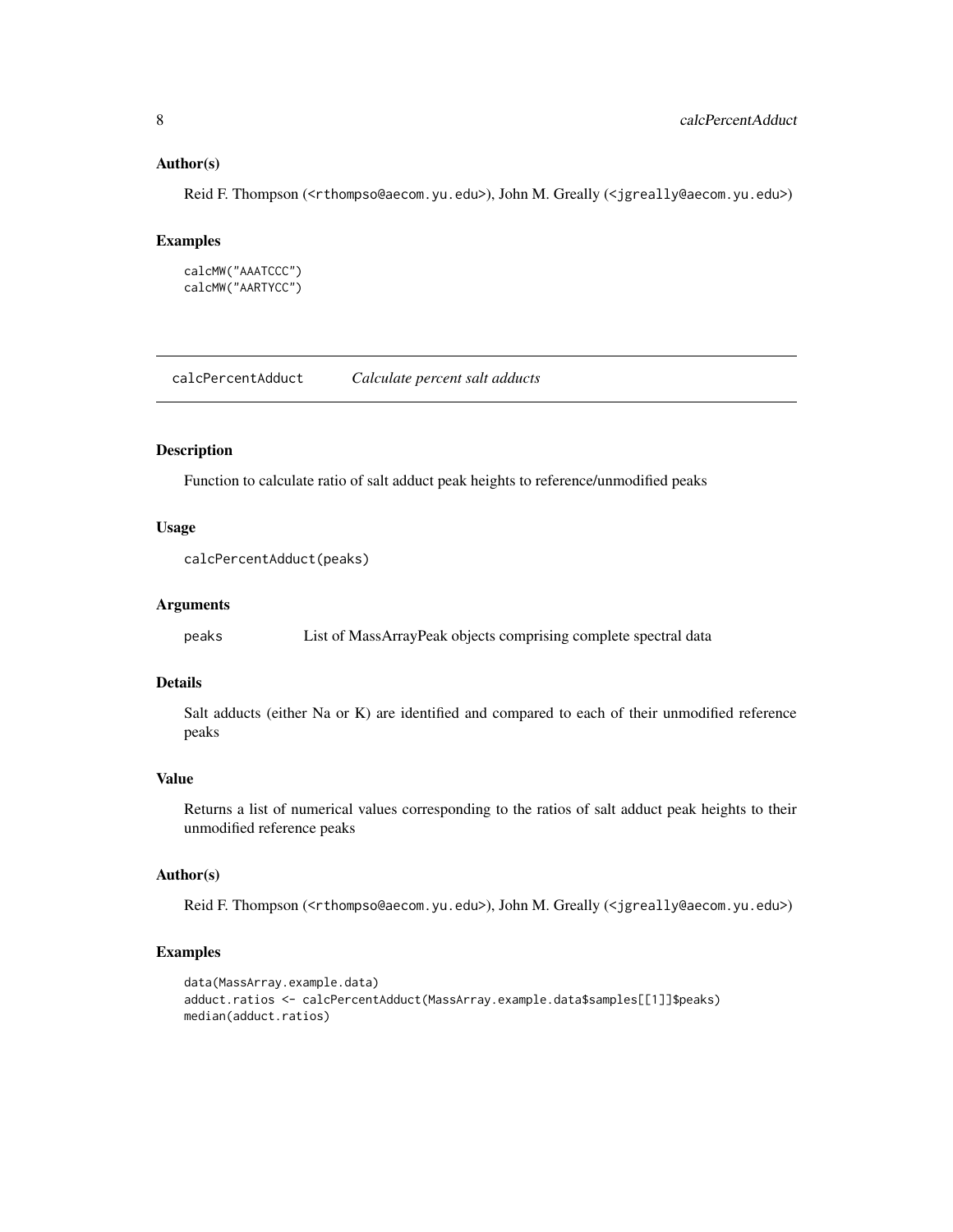<span id="page-8-0"></span>calcPercentConversion *Calculate percent conversion*

#### Description

Function to calculate percent methylation (wrapper for calcMeth() function) for each identified conversion control

#### Usage

calcPercentConversion(fragments, peaks)

## Arguments

| fragments | List of MassArrayFragment objects                                             |
|-----------|-------------------------------------------------------------------------------|
| peaks     | List of MassArrayPeak objects comprising spectral data to be used for conver- |
|           | sion control calculations                                                     |

## Details

This function serves as a wrapper function for calcMeth(), such that percent methylation is calculated for all conversion controls within the input list of fragments.

#### Value

Returns a list of numerical values (from 0 to 1) corresponding to percent methylation for each conversion control, with 0 Note that each element within the returned list will represent conversion control(s) for a single sample, while each element may contain multiple values with each value corresponding to data obtained from a single conversion control fragment.

#### Author(s)

Reid F. Thompson (<rthompso@aecom.yu.edu>), John M. Greally (<jgreally@aecom.yu.edu>)

#### See Also

See Also [calcMeth](#page-5-1), [convControl](#page-10-1)

## Examples

```
data(MassArray.example.data)
conversion.data <- calcPercentConversion(MassArray.example.data$fragments.T, MassArray.example.data$samples[[1]
mean(conversion.data)
```
# NOTE: conversion control data may already be contained within a MassArrayData object; these data can be accessed a conversion.data <- unlist(lapply(lapply(MassArray.example.data\$samples, slot, "quality.conversion"), median, na. barplot(conversion.data)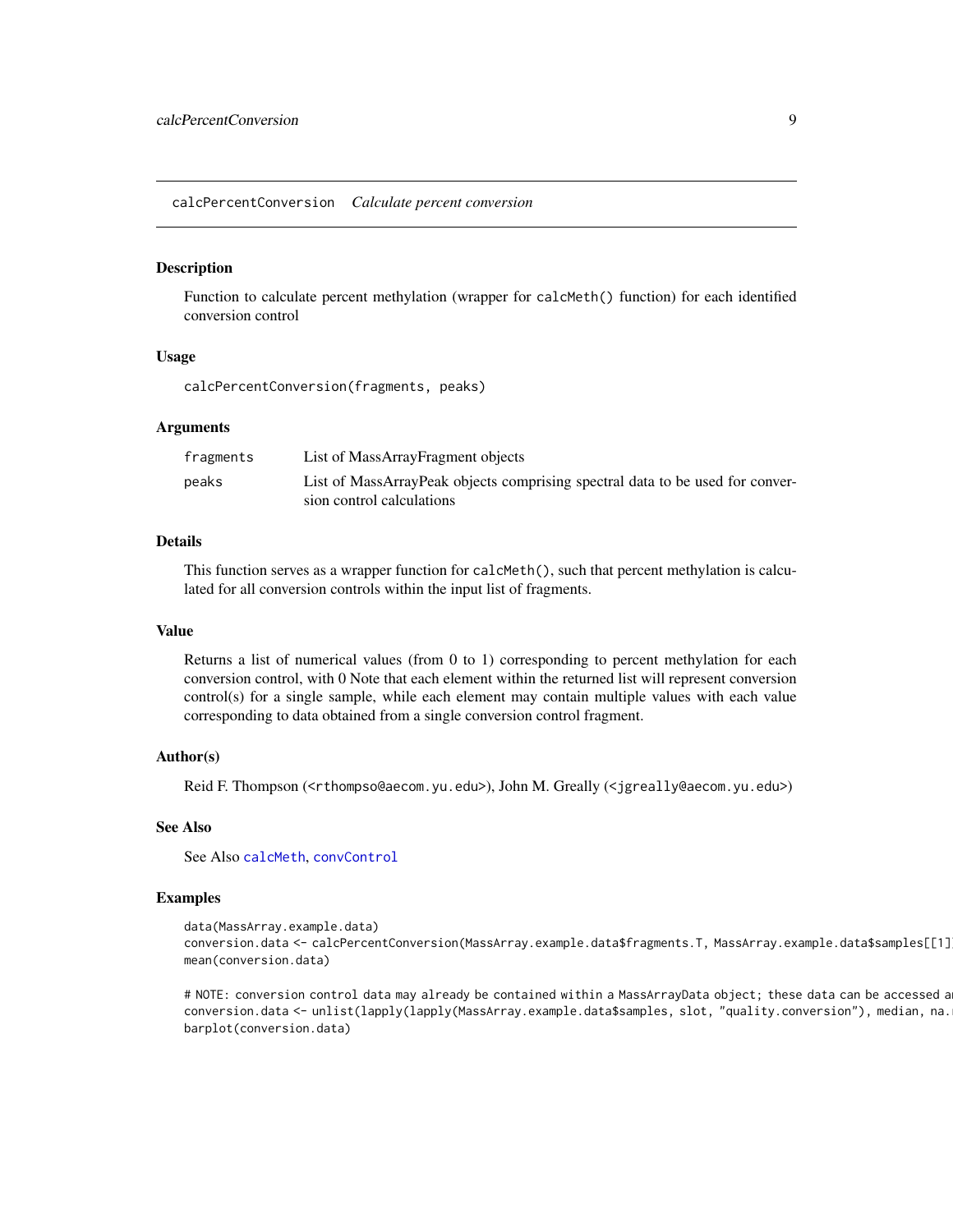<span id="page-9-1"></span><span id="page-9-0"></span>

## Description

Function to join two MassArrayData objects by sequence positions and samples

## Usage

 $combine(x, y, ...)$ 

## Arguments

|                         | MassArrayData object                                          |
|-------------------------|---------------------------------------------------------------|
|                         | MassArrayData object                                          |
| $\cdot$ $\cdot$ $\cdot$ | Other arguments passed to combine not supported at this time. |

## Value

Returns a single MassArrayData object that contains a union of samples and amplicons and spectral data from both MassArrayData objects in input

## Author(s)

Reid F. Thompson (<rthompso@aecom.yu.edu>), John M. Greally (<jgreally@aecom.yu.edu>)

## See Also

See Also [MassArrayData](#page-24-1)

```
data(MassArray.example.data)
samples(MassArray.example.data)
combined.data <- combine(MassArray.example.data[2,], MassArray.example.data[1,])
samples(combined.data)
```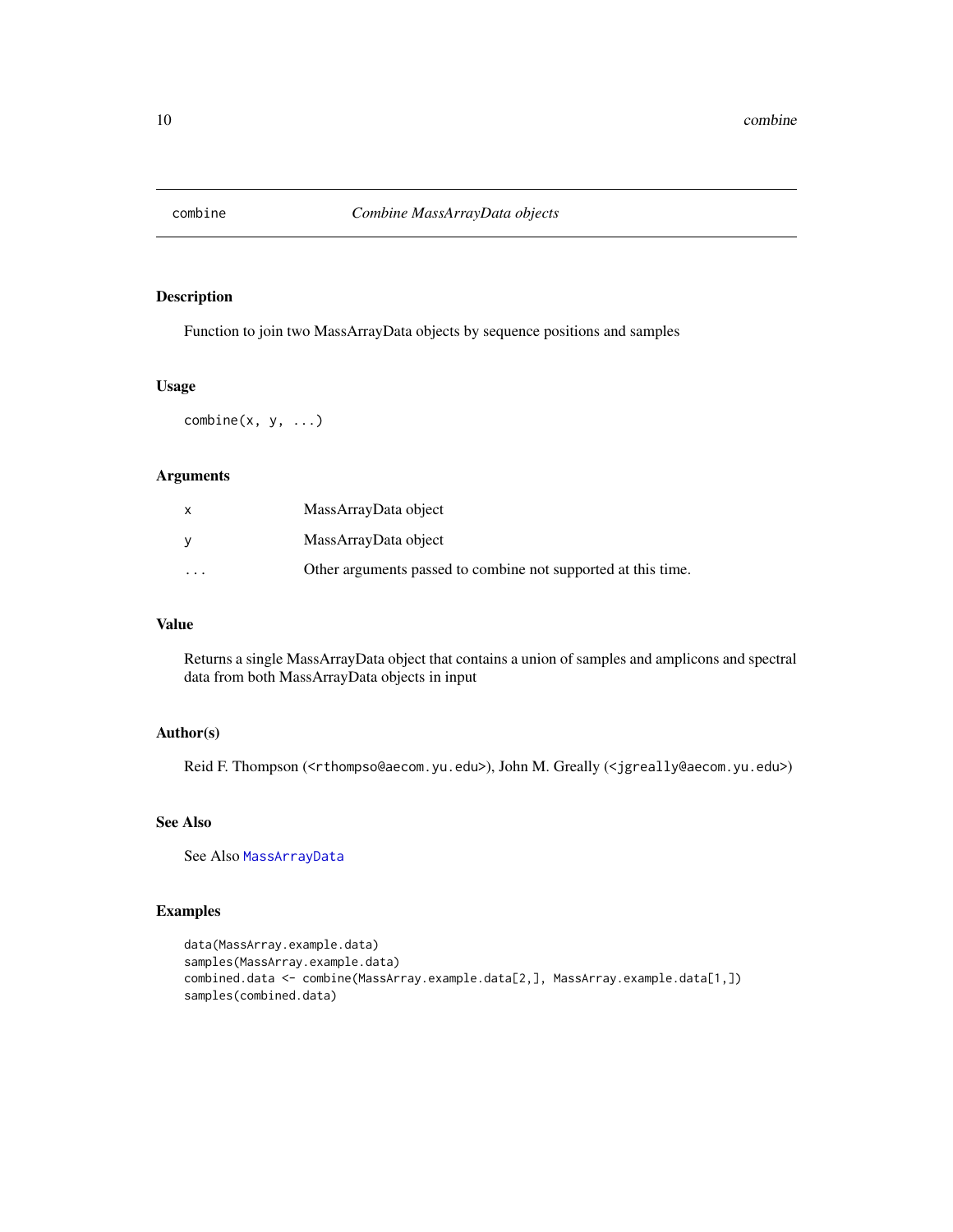<span id="page-10-0"></span>

#### **Description**

Methods for joining two MassArrayData objects by sequence positions and samples, or simply operating on a single MassArrayData object to combine samples, depending on input

## Methods

- $x = "MassArrayData", y = "MassArrayData"$  Combine two MassArrayData objects by position and then by sample
- $x =$  "MassArrayData",  $y =$  "missing" Combine duplicate samples within the same MassArray-Data object

## See Also

See Also [combine](#page-9-1)

<span id="page-10-1"></span>

|--|

## **Description**

Function to identify all potential conversion controls in a given input sequence, for a given list of fragments

#### Usage

```
convControl(sequence, fragmentation, multiple = FALSE)
```
## Arguments

| sequence      | Nucleotide sequence input as a character string                                                                                               |
|---------------|-----------------------------------------------------------------------------------------------------------------------------------------------|
| fragmentation | List of MassArrayFragment objects corresponding to the fragmentation pattern<br>of the sequence input                                         |
| multiple      | Logical value specifying whether or not to include multiple CGs on the same<br>conversion control fragment where possible (default is FALSE). |

#### Details

Potential conversion controls are identified from the nucleotide sequence input through pattern recognition of fragments that contain non-CG cytosines. Any conversion controls that contain CG dinucleotides or have a molecular weight outside of the usable mass window are screened out. Additionally, conversion controls that are located in identified primer sequence or have molecular weight overlap with other fragments are removed from consideration. Lastly, if the consideration of the fragment as a conversion control will cause new molecular weight overlap(s) with one or more other fragments, the control is also removed from consideration.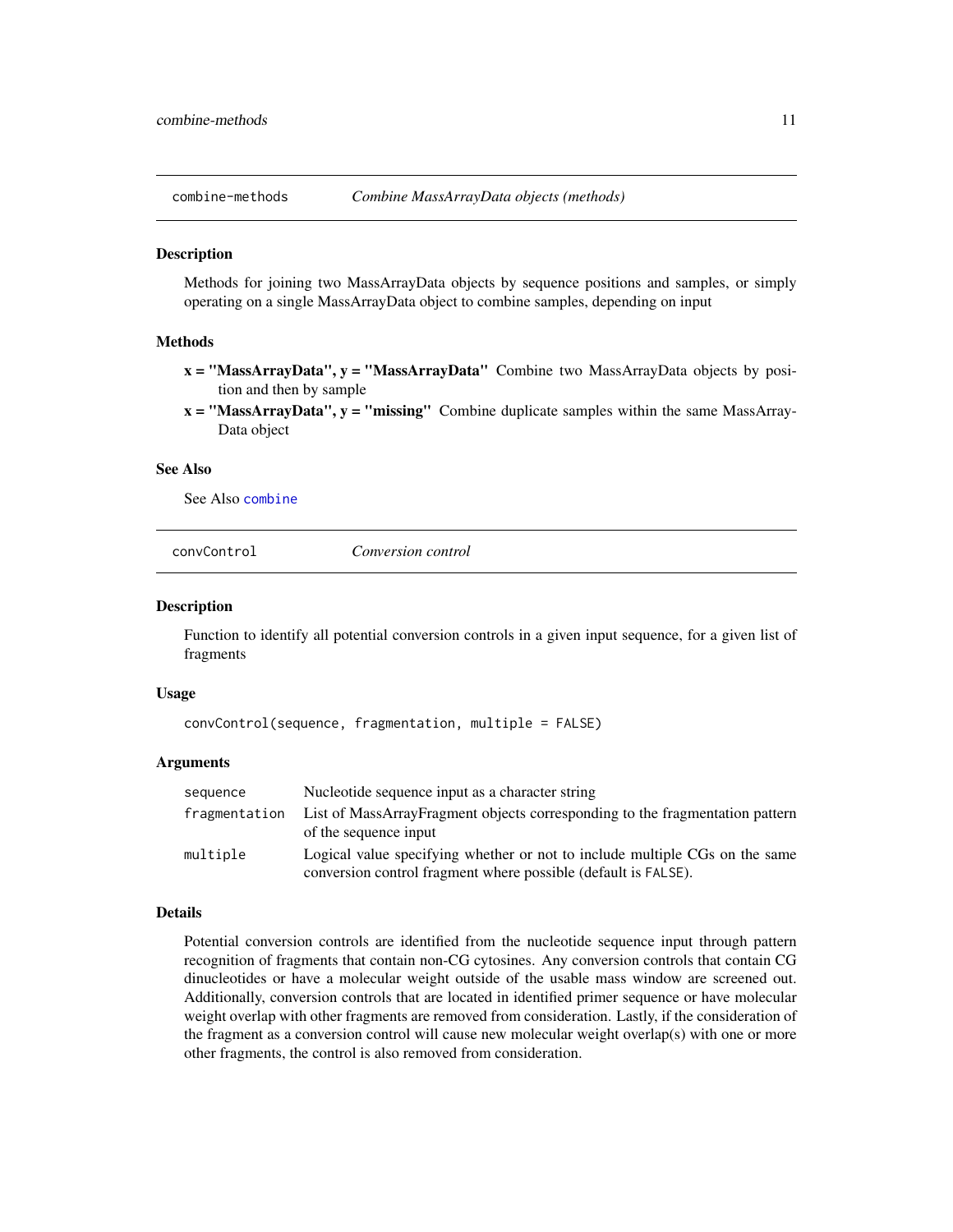## <span id="page-11-0"></span>Value

Returns a list of MassArrayFragment objects identical to the input, with the exception that conversion controls are labeled and updated accordingly.

## Author(s)

Reid F. Thompson (<rthompso@aecom.yu.edu>), John M. Greally (<jgreally@aecom.yu.edu>)

## See Also

See Also as [MassArrayFragment](#page-25-1)

#### Examples

```
data(MassArray.example.data)
MassArray.example.data$fragments.T[[54]]
conversion.data <- convControl(MassArray.example.data$sequence, MassArray.example.data$fragments.T)
conversion.data[[54]]
```
countCGs *Count number of CGs*

#### Description

Function to count the number of CG dinucleotides in a given sequence (can include special characters for degenerate bases - i.e. 'Y' or 'R')

## Usage

countCGs(sequence)

#### Arguments

sequence Nucleotide sequence input as a character string

#### Value

Returns a numerical count of the number of CG dinucleotides in a given sequence, 'NA' if sequence input is 'NA'

## Author(s)

Reid F. Thompson (<rthompso@aecom.yu.edu>), John M. Greally (<jgreally@aecom.yu.edu>)

## Examples

countCGs("AAACGCGAAAAAAAYGAAA")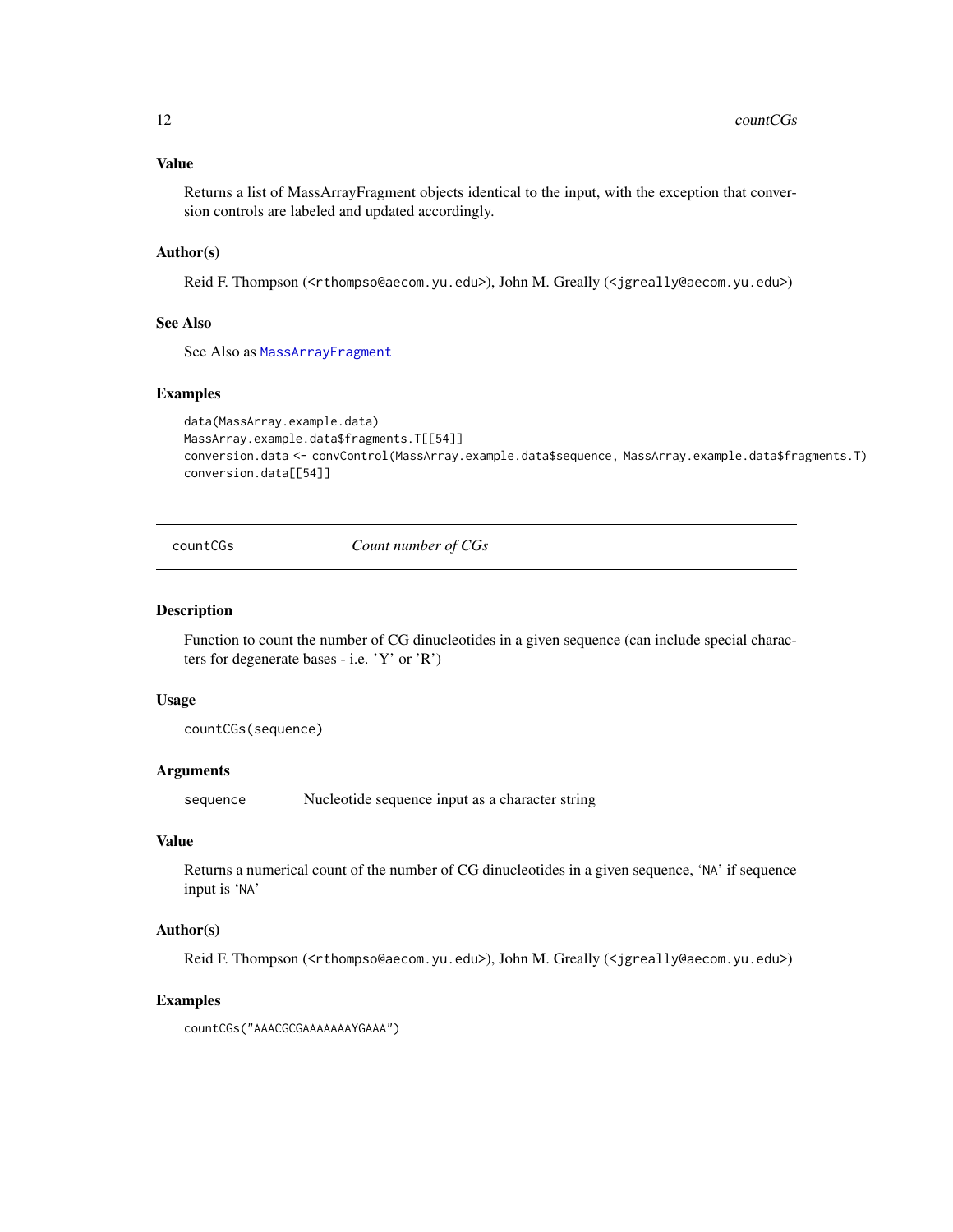<span id="page-12-0"></span>

## Description

Function to create and write a wiggle track (UCSC Genome Browser format) to flat file from methylation data contained in a MassArrayData object

## Usage

createWiggle(x, file = "", append = FALSE, colors = NULL, na.rm = FALSE, sep = " ")

#### Arguments

| X           | MassArrayData object containing methylation data for at least one sample.                                                                                                                             |
|-------------|-------------------------------------------------------------------------------------------------------------------------------------------------------------------------------------------------------|
| file        | location of file to write wiggle track information; if """, wiggle track prints to<br>the standard output connection: see cat.                                                                        |
| append      | logical; if 'TRUE', the output is appended to an existent wiggle track file. If<br>'FALSE' (default), a new file with a new header is created and any existing file<br>of the same name is destroyed. |
| colors      | vector of colors, indicates which colors to use for which wiggle track                                                                                                                                |
| $na$ . $rm$ | logical; if 'TRUE' (default), missing values are removed from data. If 'FALSE'<br>any missing values cause an error                                                                                   |
| sep         | a string used to separate columns. Using 'sep = "\t"' (default) gives tab-delimited<br>output.                                                                                                        |

## Author(s)

Reid F. Thompson (<rthompso@aecom.yu.edu>), John M. Greally (<jgreally@aecom.yu.edu>)

## References

UCSC Genome Browser, <http://genome.ucsc.edu/goldenPath/help/customTrack.html>: Kent, W.J., Sugnet, C. W., Furey, T. S., Roskin, K.M., Pringle, T. H., Zahler, A. M., and Haussler, D. The Human Genome Browser at UCSC. *Genome Res*. 12(6), 996-1006 (2002).

#### See Also

[write](#page-0-0), [cat](#page-0-0)

```
data(MassArray.example.data)
createWiggle(MassArray.example.data)
```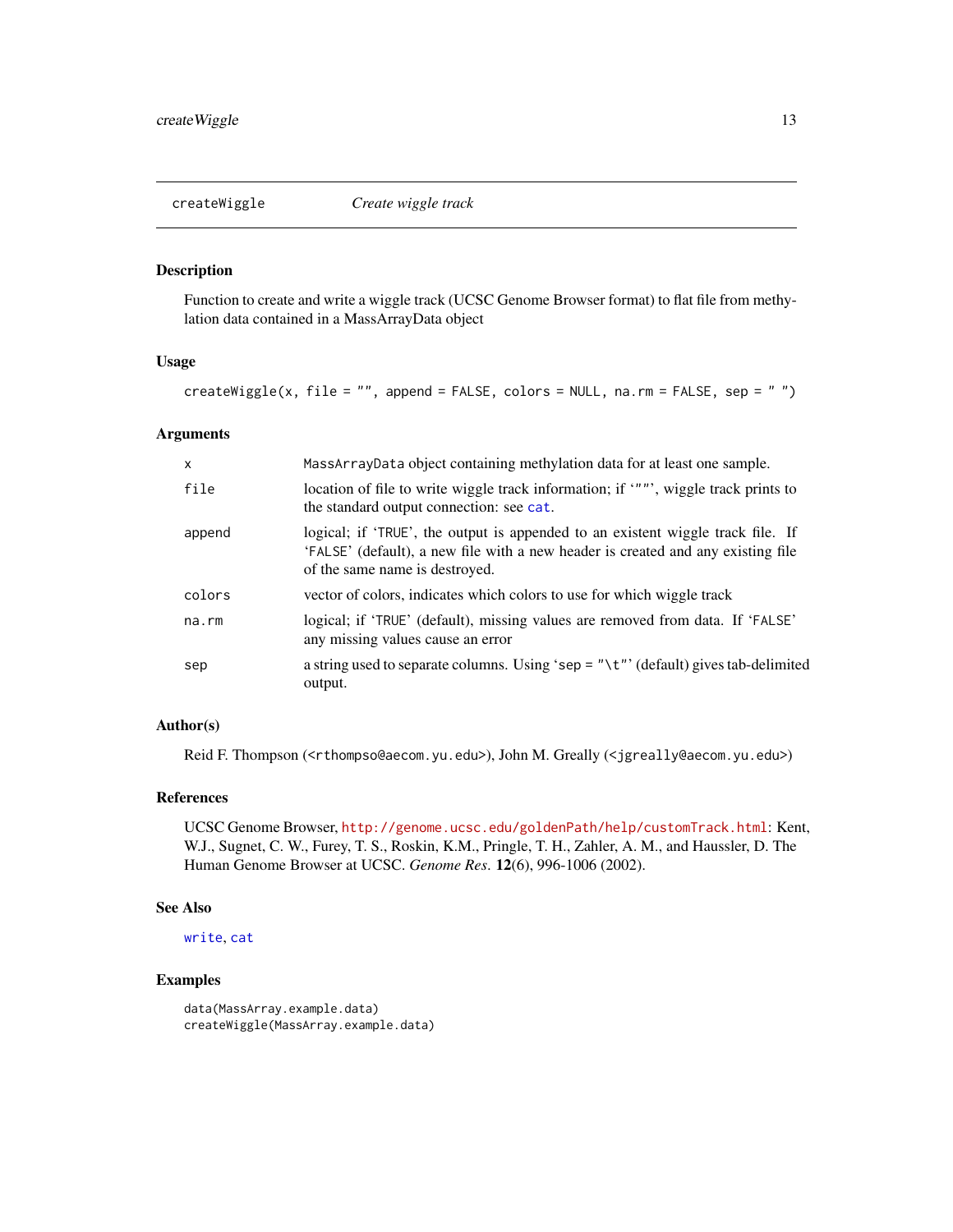<span id="page-13-0"></span>estimatePrimerDimer *Estimate Primer Dimers*

#### Description

Function to estimate level of signal due to primer dimers in a given spectrum

## Usage

```
estimatePrimerDimer(fragments, peaks, method = c("ratio", "mann-whitney"))
```
#### Arguments

| fragments | List of MassArrayFragment objects corresponding to the sample                                              |
|-----------|------------------------------------------------------------------------------------------------------------|
| peaks     | List of MassArrayPeak objects comprising spectral data for a complete assay                                |
| method    | Specifies which algorithm to use when estimating primer dimer levels (either<br>"ratio" or "mann-whitney") |

#### Details

Primer dimers are calculated by: 1) identifying fragments that occur within the expected primer sequence, 2) identifying which of these fragments is assayable, and 3) comparing the overall signal for primer peaks and peaks from the rest of the amplicon.

## Value

Returns a list containing primer dimer ratios or significance estimates (i.e. p-values) depending on the analytical method specified ("ratio" or "mann-whitney", respectively). Returns "NA" in cases where insufficient data is present to calculate primer dimer levels.

## Author(s)

Reid F. Thompson (<rthompso@aecom.yu.edu>), John M. Greally (<jgreally@aecom.yu.edu>)

## See Also

See Also [MassArrayData](#page-24-1)

#### Examples

data(MassArray.example.data) primer.data <- estimatePrimerDimer(MassArray.example.data\$fragments.T, MassArray.example.data\$samples[[1]]\$peak mean(primer.data) primer.data <- estimatePrimerDimer(MassArray.example.data\$fragments.T, MassArray.example.data\$samples[[1]]\$peak mean(primer.data)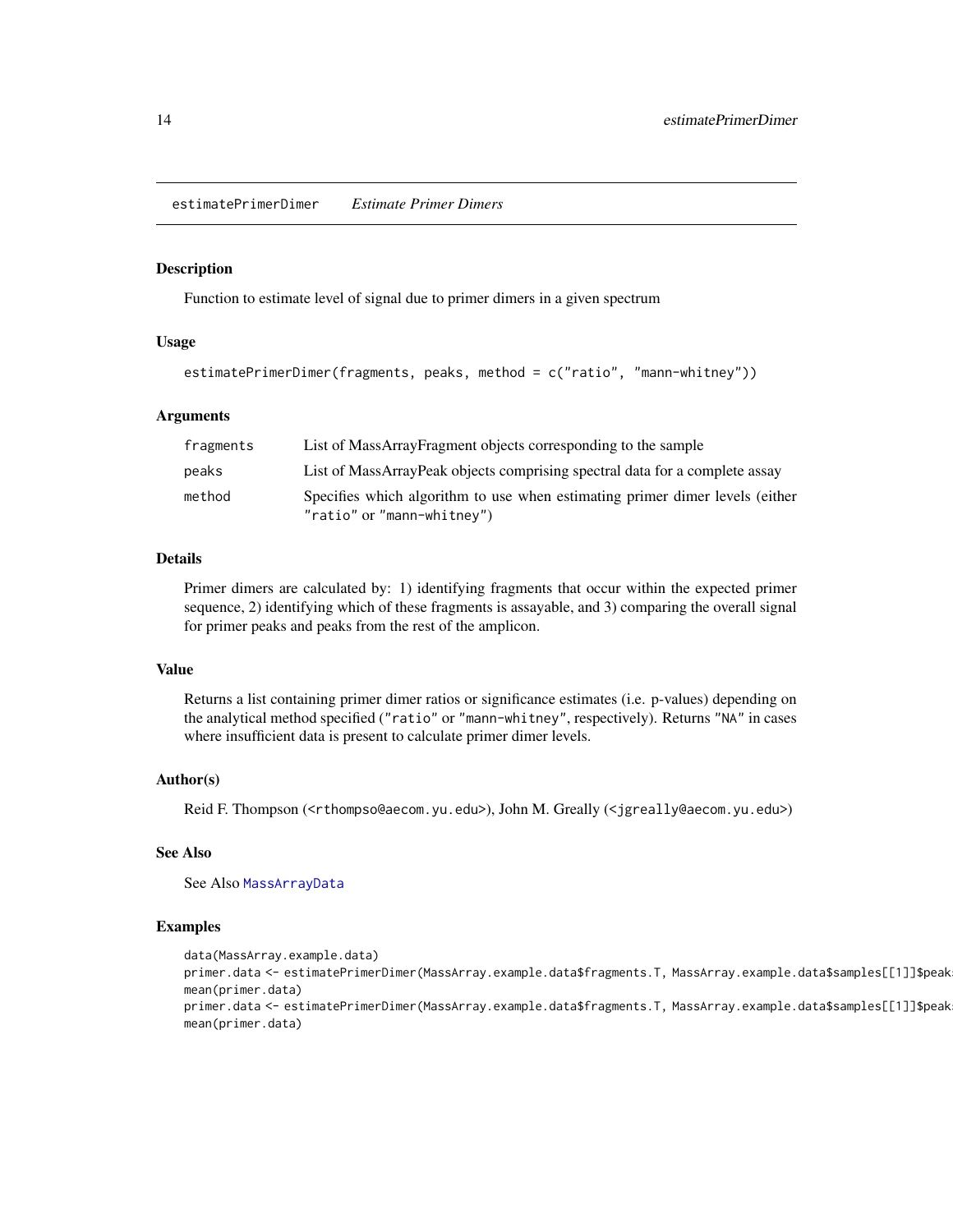<span id="page-14-0"></span>

#### Description

Function to analyze a MassArrayData object for all potential single nucleotide polymorphisms (SNPs) indicated by new and/or missing peaks in the the spectral data for one or more samples

## Usage

 $evaluatesSNPs(x, verbose = TRUE, plot = TRUE)$ 

#### Arguments

| $\mathsf{x}$ | MassArrayData object containing spectral data for one or more samples                                                  |
|--------------|------------------------------------------------------------------------------------------------------------------------|
| verbose      | Logical specifying whether or not to display descriptive progress updates as<br>SNPs are analyzed                      |
| plot         | Logical specifying whether or not to display graphical representation of frag-<br>mentation profiles (default is TRUE) |

#### Details

This function performs an exhaustive search for all potential SNPs (single base pair substitutions or deletions) that may give rise to new and/or missing peaks. Graphical output is displayed by default, and extensive data describing putative SNPs is also returned.

Note that the graphical output does not contain a built-in legend at this time, but the plot may be interepreted as follows: In the uppermost panel the T-cleavage fragmentation profile is shown for a given amplicon (C-cleavage reactions occupy a split screen whenever relevant). CG dinucleotides (filled circles) are numbered and colored in blue. Other fragments are colored according to their ability to be assayed: fragment molecular weight outside the testable mass window (gray), fragment molecular weight overlapping with another fragment (red), fragment containing a potential conversion control (green), or fragment uniquely assayable but containing no CGs (black). Putative SNPs are shown directly below their location within the amplicon fragmentation profile. Each row represents analysis from a single sample. Small, gray symbols represent potential SNPs that do not have sufficient evidence (presence of a new peak with corresponding absence of an expected peak). Larger black symbols indicate a potential SNP with both new peaks and missing expected peaks. Triangles indicate base pair substitution, while circles indicate single base pair deletion.

#### Value

Returns a list of potential SNPs for each identified new peak in the spectral data. Note that each new peak may be explained by any number of potential SNPs; the list returned only includes the most reliable hits, but the redundant nature of the data necessitates returning a nested list, such that each new peak is associated with the following list elements:

SNP Contains a list of SNPs, each of which takes the form "position:base" where position is the base pair location within the amplicon sequence, and base is the mutated character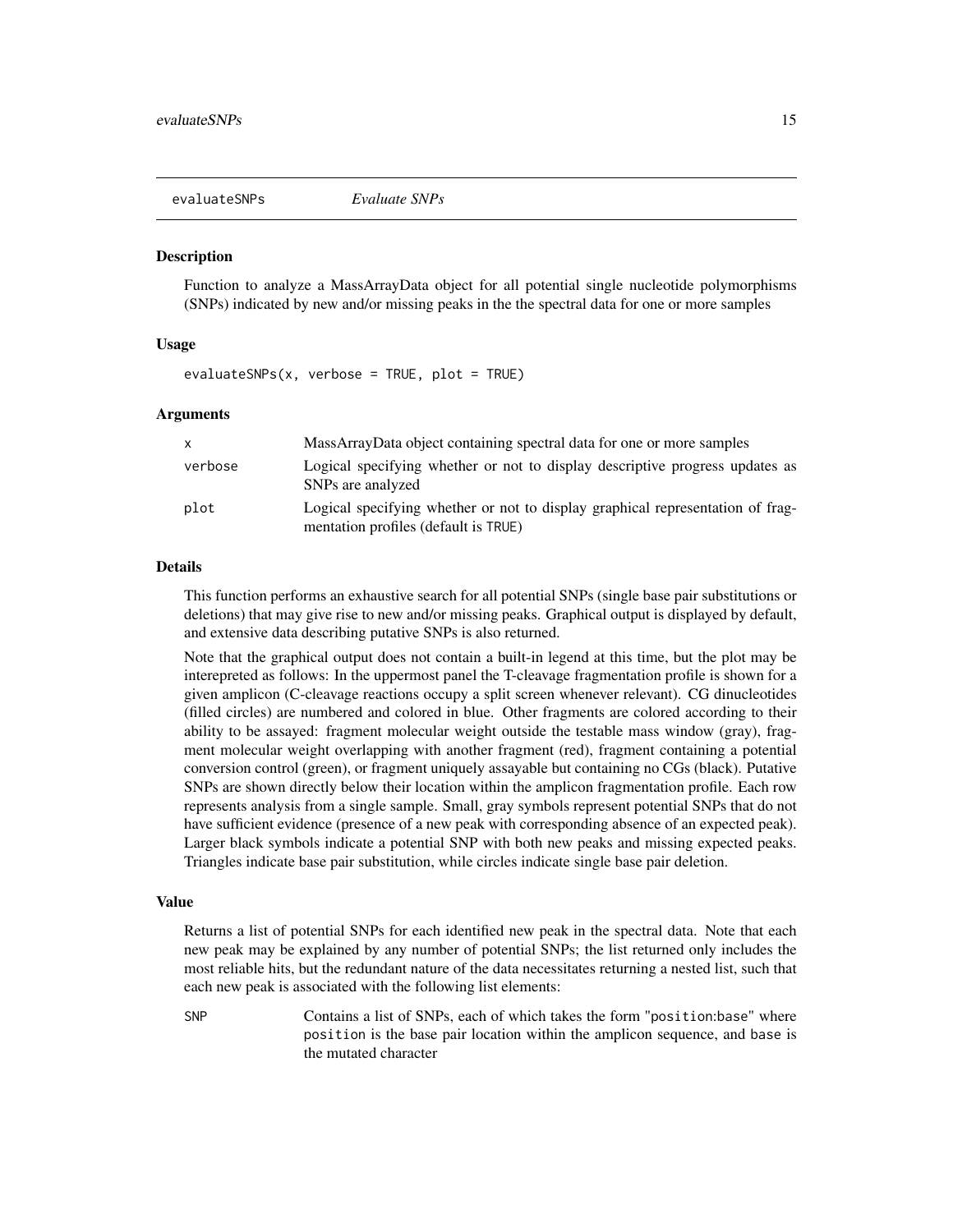<span id="page-15-0"></span>

| <b>SNR</b>  | Contains a numerical list of signal-to-noise ratios corresponding to the expected<br>original peak for the fragment mapping to the identified SNP position                                                                                |
|-------------|-------------------------------------------------------------------------------------------------------------------------------------------------------------------------------------------------------------------------------------------|
| fragment    | Contains a numerical list of fragment IDs which map the SNP position to a<br>specific fragment                                                                                                                                            |
| SNP.quality | Contains a numerical list (values ranging from $\theta$ to 2, with $\theta$ being a highly<br>unlikely SNP and 2 being a SNP with increased likelihood. This number is<br>calculated as a function of new peak SNR and expected peak SNR. |
| samples     | Contains a list of samples whose spectral data contained the given new peak                                                                                                                                                               |
| count       | Specifies the number of unique SNP and sample pairs, exactly equivalent to the<br>length of SNP, SNR, fragment, SNP.quality, or samples                                                                                                   |

#### Author(s)

Reid F. Thompson (<rthompso@aecom.yu.edu>), John M. Greally (<jgreally@aecom.yu.edu>)

#### See Also

See Also [identifySNPs](#page-18-1)

## Examples

```
data(MassArray.example.data)
SNP.data <- evaluateSNPs(MassArray.example.data[2,])
```
expandSequence *Expand nucleotide sequence*

## Description

Function to process shorthand form of a nucleotide sequence, where a given base pair followed by a number specifies a run of the indicated nucleotide for the specified length (ex: "A6TTCGA4")

#### Usage

```
expandSequence(sequence)
```
#### Arguments

sequence Nucleotide sequence input as a character string

## Value

Returns an expanded nucleotide sequence as a character string

## Author(s)

Reid F. Thompson (<rthompso@aecom.yu.edu>), John M. Greally (<jgreally@aecom.yu.edu>)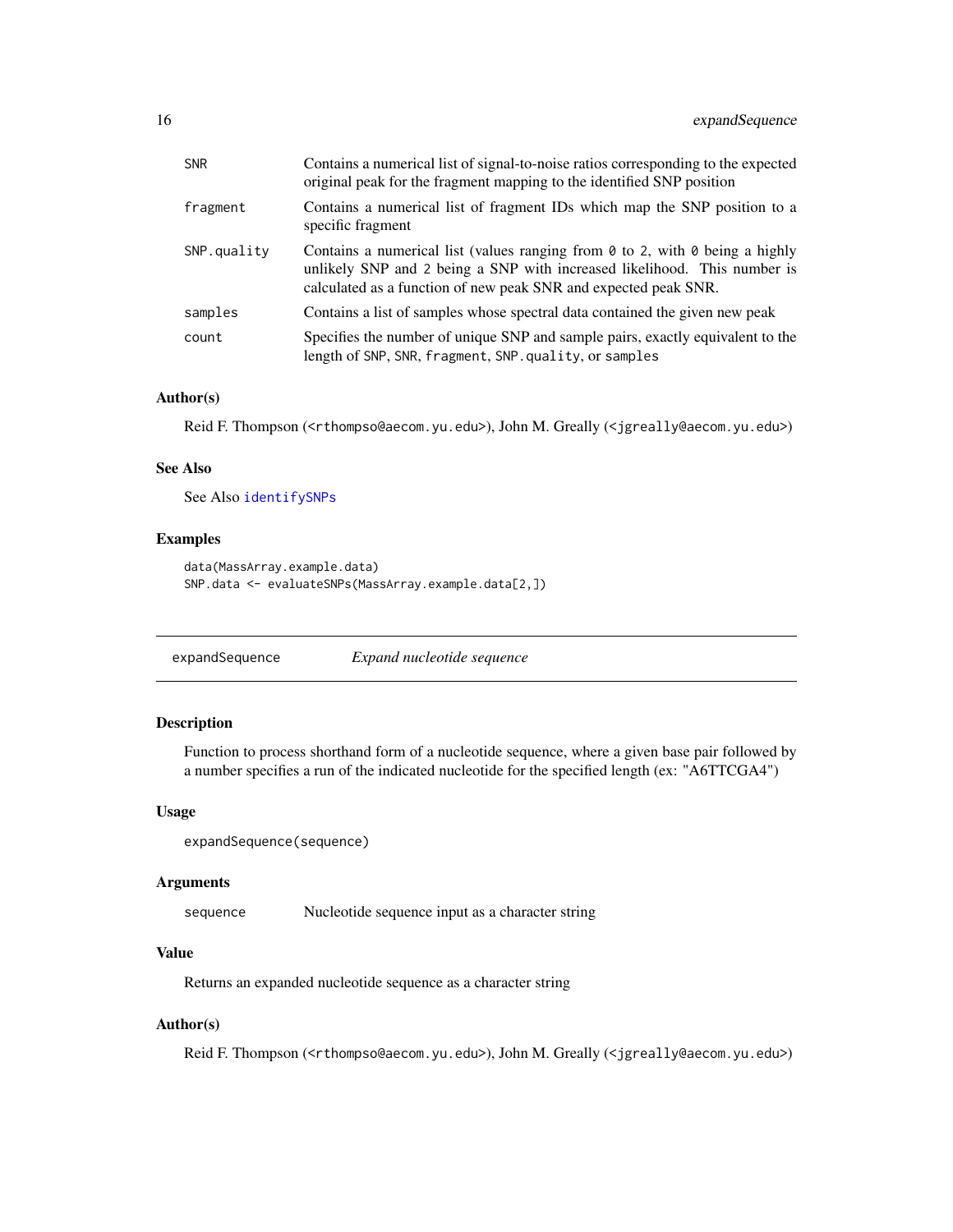## <span id="page-16-0"></span>findCollisions 17

## Examples

```
expandSequence("A6TTCGA4")
expandSequence("C10C10")
expandSequence("AT1CG")
```
findCollisions *Find peak collisions*

## Description

Function to determine which subset(s) of peaks collide with eachother (i.e. molecular weights are indistinguishable given the specified resolution)

## Usage

findCollisions(peaks, resolution = 0.5)

## Arguments

| peaks      | Numerical list of molecular weights (in Da) corresponding to a set of peaks                                                                                                                                                         |
|------------|-------------------------------------------------------------------------------------------------------------------------------------------------------------------------------------------------------------------------------------|
| resolution | Resolution (in Da), used to specify the ability to distinguish two different molec-<br>ular weights. For a resolution of $(0.5)$ (default), two molecular weights are<br>considered identical if they are less than '0.5' Da apart. |

## Value

Returns a list of peak collisions for each peak in the original list, thus the data object returned is in the form of a nested list.

#### Author(s)

Reid F. Thompson (<rthompso@aecom.yu.edu>), John M. Greally (<jgreally@aecom.yu.edu>)

## Examples

findCollisions(1:5, 1.5)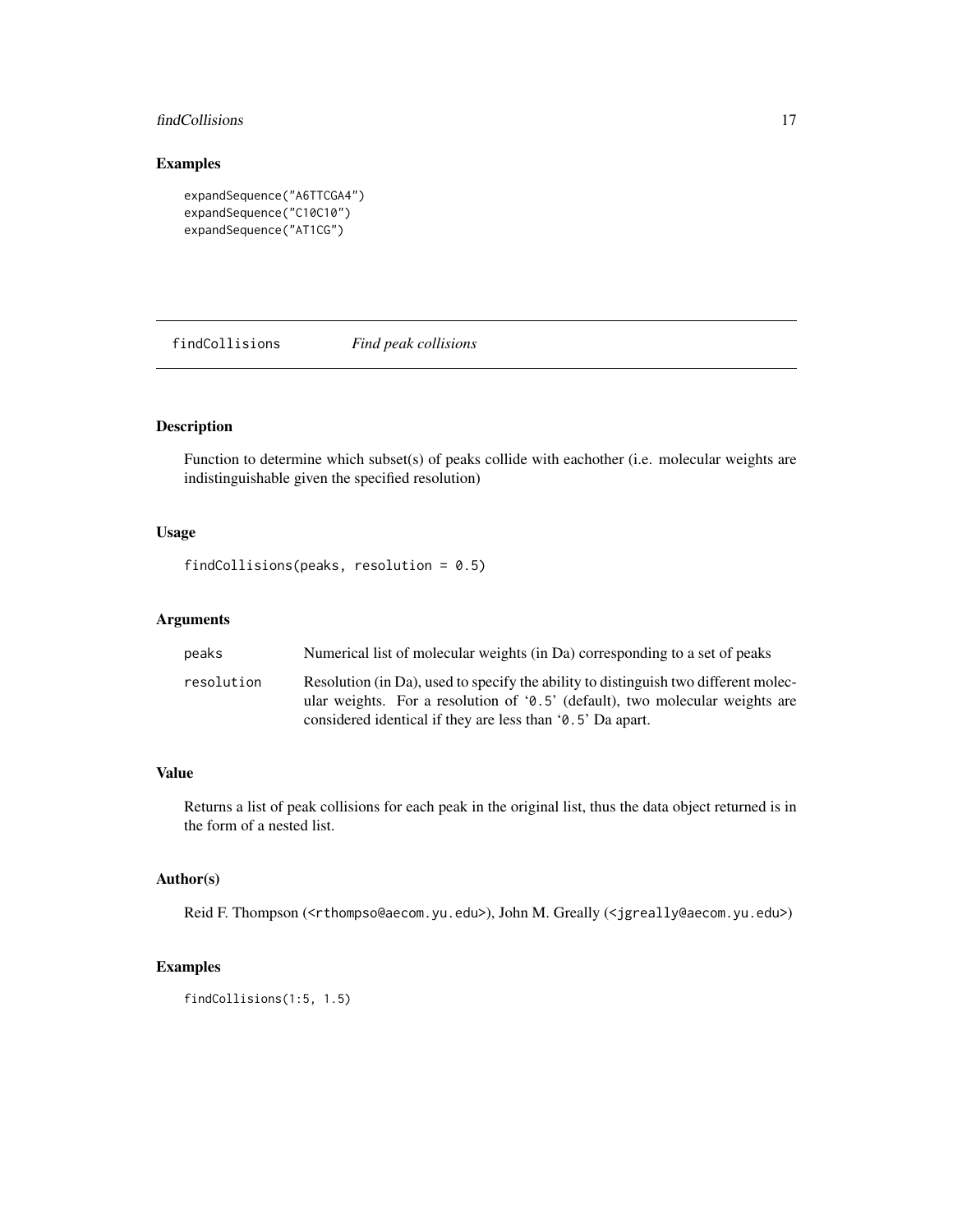<span id="page-17-0"></span>findFragments *Find fragments*

#### Description

Function to identify which fragment(s) in a list of fragments match a given molecular weight

## Usage

findFragments(MW, fragments, resolution = 1)

#### Arguments

| MW         | Molecular weight target (in Da)                                                                                                                                                                                                 |
|------------|---------------------------------------------------------------------------------------------------------------------------------------------------------------------------------------------------------------------------------|
| fragments  | List of molecular weights corresponding to unique fragments                                                                                                                                                                     |
| resolution | Resolution (in Da), used to specify the ability to distinguish two different molec-<br>ular weights. For a resolution of '1' (default), two molecular weights are con-<br>sidered identical if they are less than '1' Da apart. |

#### Value

Returns the index or indices of fragment(s) within the input list that have a molecular weight which matches that specified as input

#### Author(s)

Reid F. Thompson (<rthompso@aecom.yu.edu>), John M. Greally (<jgreally@aecom.yu.edu>)

## Examples

```
data(MassArray.example.data)
findFragments(3913,MassArray.example.data$fragments.T, resolution=0.1)
findFragments(3913,MassArray.example.data$fragments.T, resolution=0.5)
```
findPeaks *Find peaks*

## Description

Function to determine which peak(s) in a list of peaks match a given molecular weight.

#### Usage

findPeaks(MW, peaks, resolution = 1)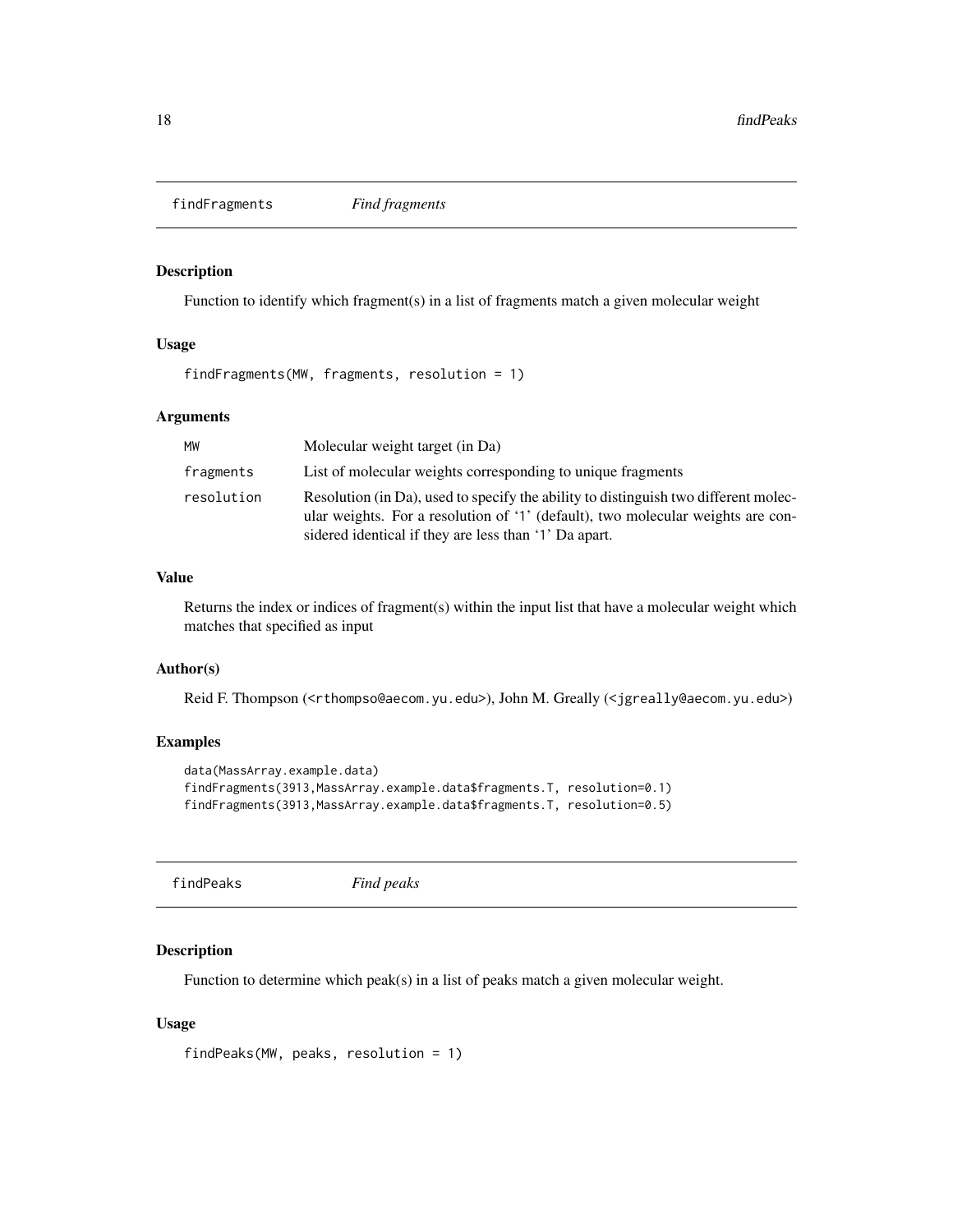## <span id="page-18-0"></span>identifySNPs 19

#### Arguments

| МW         | Molecular weight target (in Da)                                                                                                                                                                                                 |
|------------|---------------------------------------------------------------------------------------------------------------------------------------------------------------------------------------------------------------------------------|
| peaks      | List of molecular weights corresponding to unique peaks                                                                                                                                                                         |
| resolution | Resolution (in Da), used to specify the ability to distinguish two different molec-<br>ular weights. For a resolution of '1' (default), two molecular weights are con-<br>sidered identical if they are less than '1' Da apart. |

## Value

Returns the index or indices of peak(s) within the input list that have a molecular weight which matches that specified as input

#### Author(s)

Reid F. Thompson (<rthompso@aecom.yu.edu>), John M. Greally (<jgreally@aecom.yu.edu>)

## Examples

```
findPeaks(3.1, 6:1, res=0)
findPeaks(3.1, 6:1, res=0.2)
```
<span id="page-18-1"></span>

| identifySNPs | <i>Identify SNPs</i> |
|--------------|----------------------|
|              |                      |

#### Description

Function to identify potential single nucleotide polymorphisms (SNPs) which allow mapping of a novel peak sequence to the expected amplicon sequence

#### Usage

identifySNPs(peak.sequence, sequence, rxn = c("T", "C"))

## Arguments

| peak.sequence | Nucleotide sequence (can also be base composition - ex: "A6G2C1T3") as a<br>character string |
|---------------|----------------------------------------------------------------------------------------------|
| sequence      | Nucleotide sequence for wildtype/expected amplicon as a character string                     |
| rxn           | One of "T" or "C" specifying which cleavage reaction to use for SNP analysis                 |

## Details

The algorithm steps through the sequence, substituting one nucleotide at a time with the other three base pairs or a blank character (deletion), in order to determine a base compositional match to the input peak. sequence which represents a peak not found in the native sequence.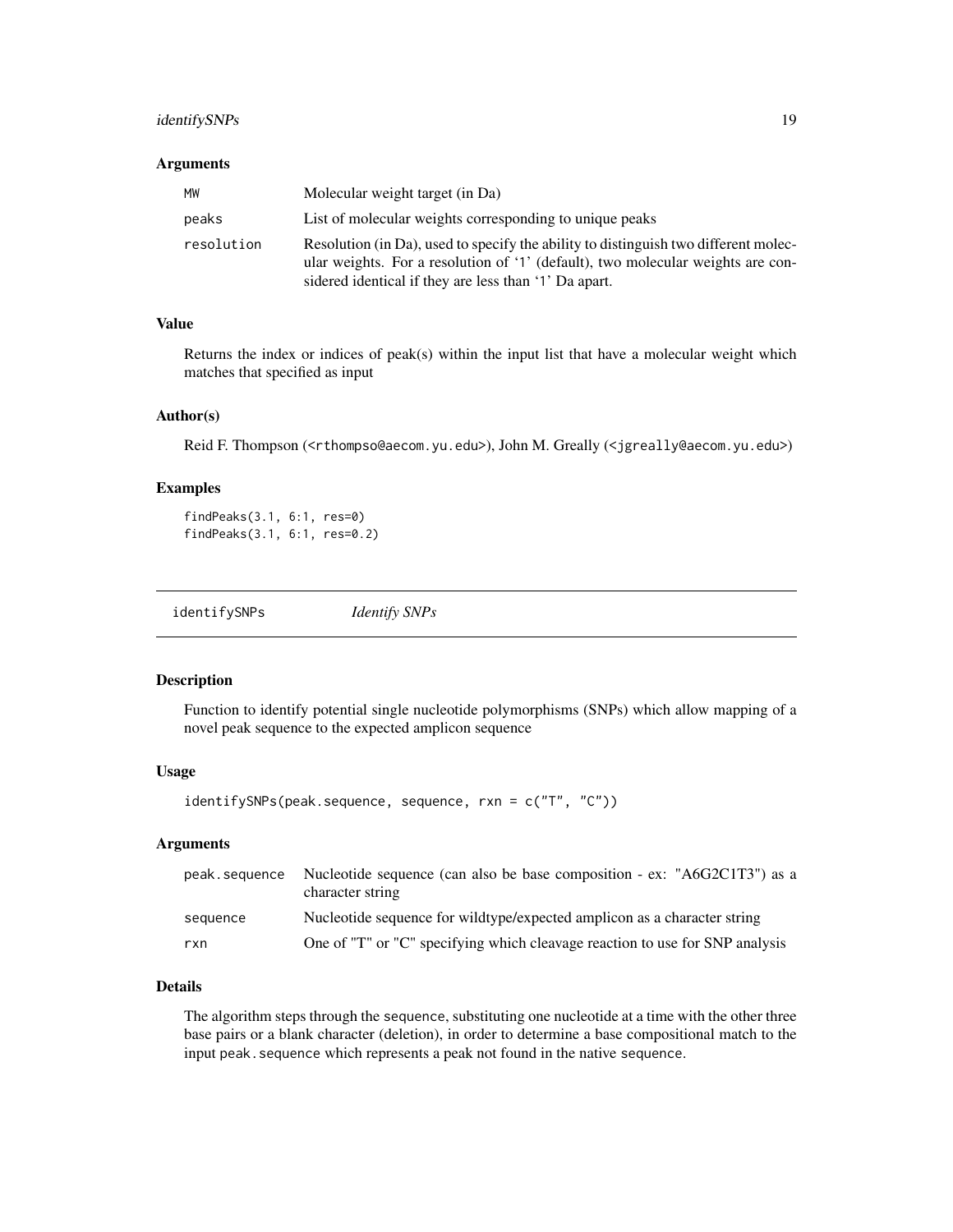## <span id="page-19-0"></span>Value

Returns a list of potential SNP matches for the input peak.sequence. Each element of the list contains multiple items as follows:

| sequence | corresponds to peak, sequence                                               |
|----------|-----------------------------------------------------------------------------|
| position | corresponds to the matched position within sequence                         |
| base     | corresponds to the altered nucleotide (i.e. "A", "T", "C", "G", or "")      |
| type     | corresponds to the class of SNP ( <i>i.e.</i> "substitution" or "deletion") |

## Author(s)

Reid F. Thompson (<rthompso@aecom.yu.edu>), John M. Greally (<jgreally@aecom.yu.edu>)

## Examples

```
## SINGLE SUBSTITUTION
identifySNPs("AAGT","AATTTT")
## MULTIPLE SUBSTITUTION POSSIBILITIES
identifySNPs("A1G1T1","AATTTT")
## DELETION
identifySNPs("AAT","AGATTTT")
```
importEpiTyperData *Import EpiTyper data (v.1.0)*

## Description

Function to read and import an EpiTyper datafile (v.1.0) and store it as a MassArraySpectrum objects

## Usage

```
importEpiTyperData(data, MassArrayObject, verbose = TRUE)
```
## Arguments

| data            | location of EpiTyper datafile as a character string                                                        |
|-----------------|------------------------------------------------------------------------------------------------------------|
| MassArrayObject |                                                                                                            |
|                 | Pre-existent MassArrayData object in which store relevant sample and spectral<br>information from datafile |
| verbose         | Logical specifying whether or not to display descriptive progress updates as<br>datafile is processed      |

#### Details

EpiTyper v.1.0 datafiles must only contain a single amplicon, thus the user must export peak data for one amplicon at a time.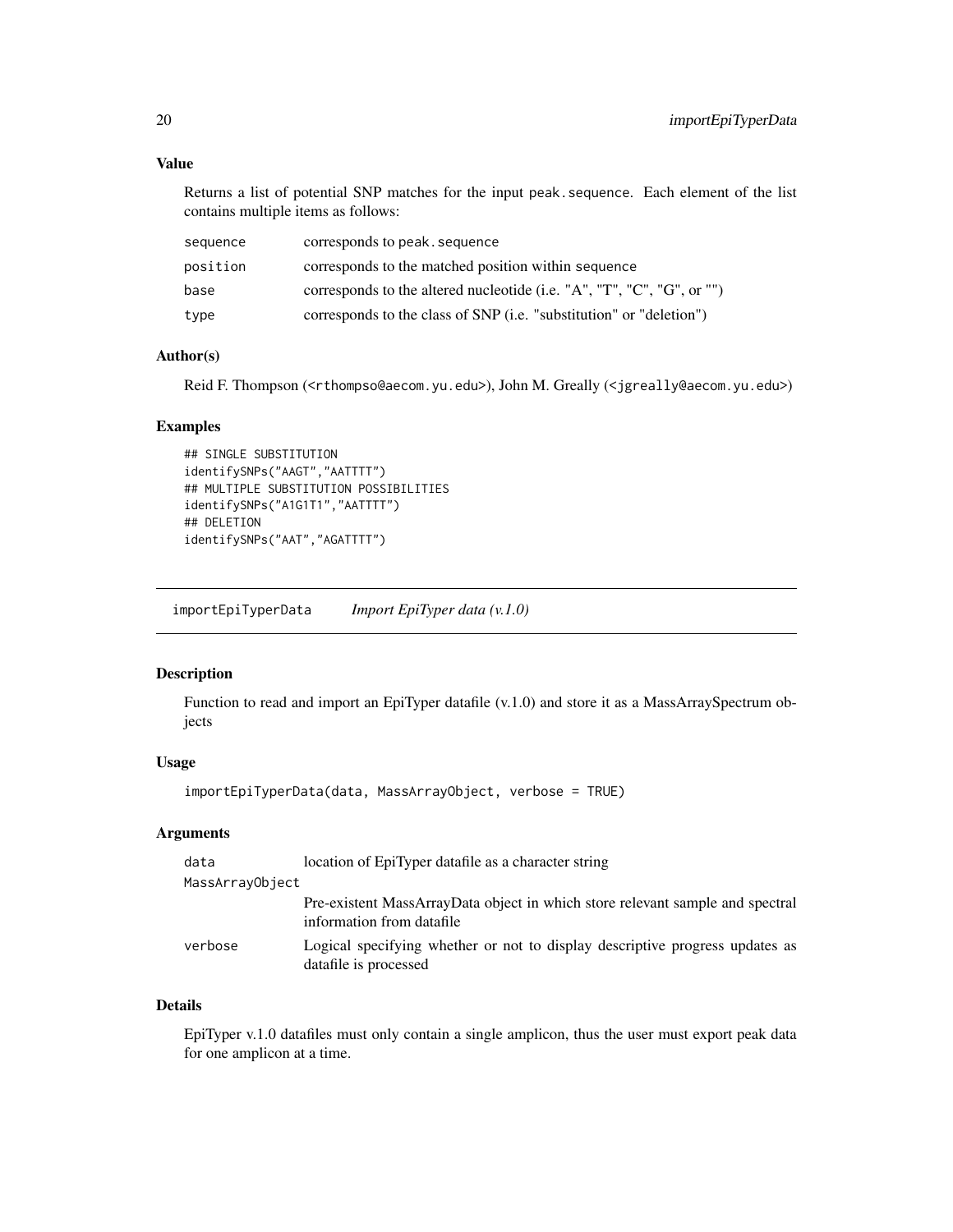## <span id="page-20-0"></span>Value

Returns a list of MassArraySpectrum objects each populated by spectral data

## Author(s)

Reid F. Thompson (<rthompso@aecom.yu.edu>), John M. Greally (<jgreally@aecom.yu.edu>)

## See Also

See Also [MassArraySpectrum](#page-28-1)

```
importEpiTyperData.new
```
*Import EpiTyper data (v.1.0.5)*

## Description

Function to read and import an EpiTyper datafile (v.1.0.5) and store it as a list of MassArraySpectrum objects

#### Usage

```
importEpiTyperData.new(data, MassArrayObject, verbose = TRUE)
```
#### Arguments

| data            | location of EpiTyper datafile as a character string                                                        |
|-----------------|------------------------------------------------------------------------------------------------------------|
| MassArrayObject |                                                                                                            |
|                 | Pre-existent MassArrayData object in which store relevant sample and spectral<br>information from datafile |
| verbose         | Logical specifying whether or not to display descriptive progress updates as<br>datafile is processed      |

## Details

EpiTyper v.1.0.5 datafiles must only contain a single amplicon, thus the user must export peak data for one amplicon at a time.

#### Value

Returns a list of MassArraySpectrum objects each populated by spectral data

#### Author(s)

Reid F. Thompson (<rthompso@aecom.yu.edu>), John M. Greally (<jgreally@aecom.yu.edu>)

## See Also

See Also [MassArraySpectrum](#page-28-1)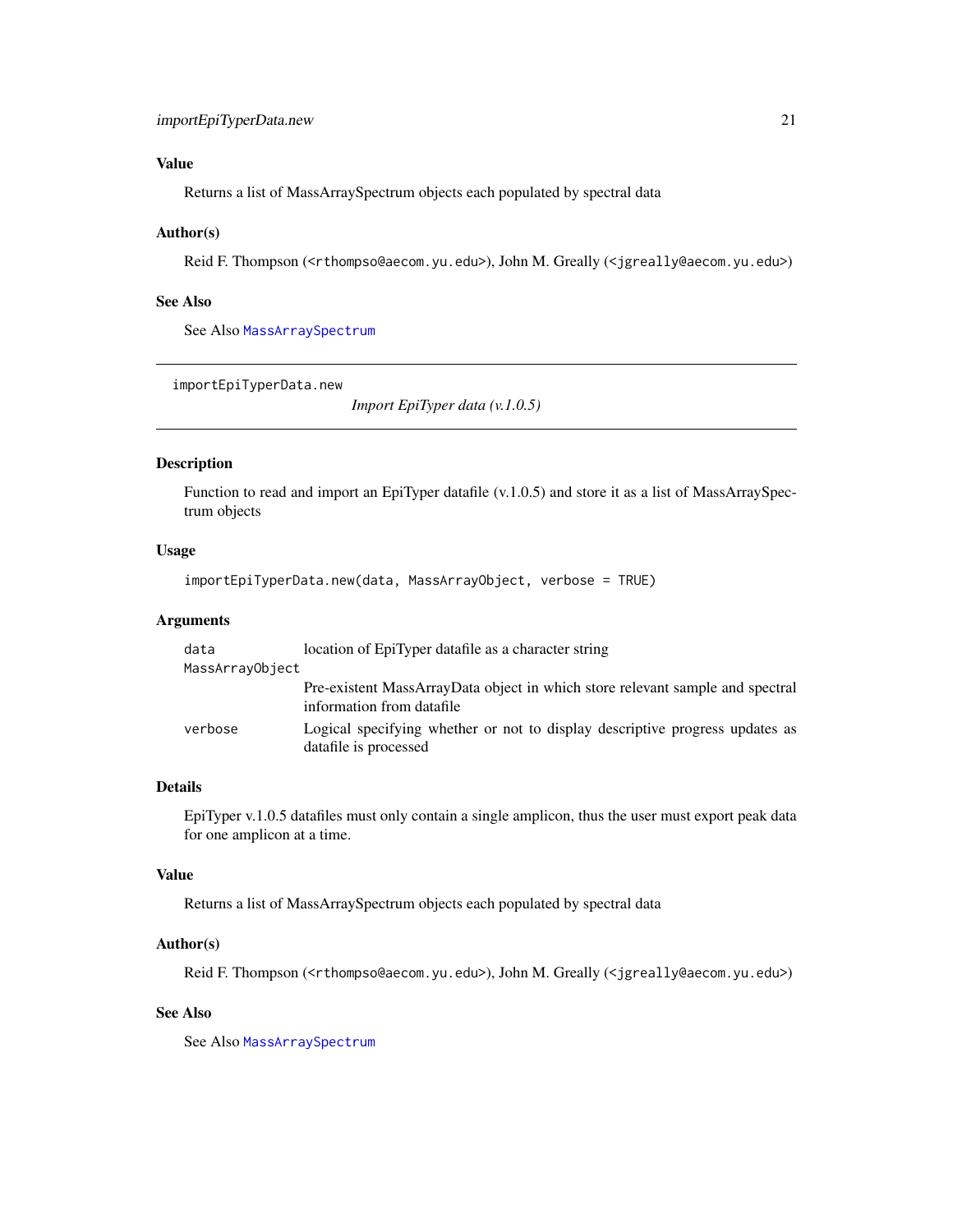<span id="page-21-0"></span>inSilicoFragmentation *In silico fragmentation*

## Description

Function to perform a complete in silico fragmentation of input sequence. Provides wrapper to a number of different functions, each of which determines additional information about each fragment.

## Usage

```
inSilicoFragmentation(sequence, fwd.tag = "", rev.tag = "", type = c("T", "C"), lower.threshold = 1500,
```
## Arguments

| sequence            | Nucleotide sequence input as a character string                                                                                               |  |
|---------------------|-----------------------------------------------------------------------------------------------------------------------------------------------|--|
| fwd.tag             | Nucleotide tag sequence 5' of the forward primer                                                                                              |  |
| rev.tag             | T7-containing nucleotide tag sequence 5' of the reverse primer                                                                                |  |
| type                | One of 'T' or 'C' indicating which cleavage reaction to use                                                                                   |  |
| lower.threshold     |                                                                                                                                               |  |
|                     | Lower limit (in Da) of usable mass window (default: '1500')                                                                                   |  |
| upper.threshold     |                                                                                                                                               |  |
|                     | Upper limit (in Da) of usable mass window (default: '7000')                                                                                   |  |
| fwd.primer          | Length (in bp) of forward primer                                                                                                              |  |
| rev.primer          | Length (in bp) of reverse primer                                                                                                              |  |
| multiple.conversion |                                                                                                                                               |  |
|                     | Logical value specifying whether or not to include multiple CGs on the same<br>conversion control fragment where possible (default is FALSE). |  |

## Details

In silico fragmentation analysis includes RNAse A digestion, peak mapping and overlap detection, CG detection, assayability and conversion controls.

## Value

Returns a list of MassArrayFragment objects, each with extensive contextual and other information

#### Author(s)

Reid F. Thompson (<rthompso@aecom.yu.edu>), John M. Greally (<jgreally@aecom.yu.edu>)

## See Also

See Also as [MassArrayFragment](#page-25-1)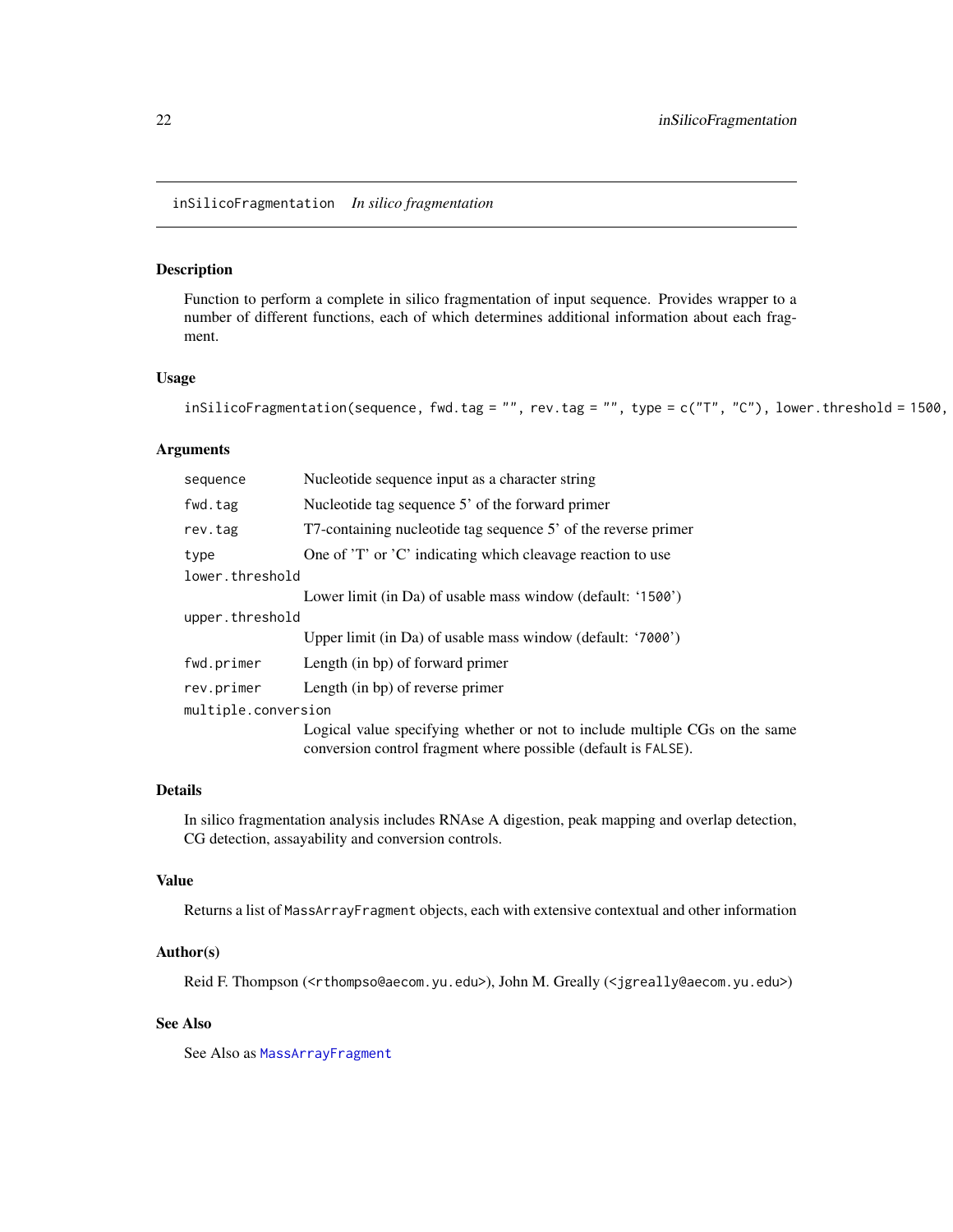## <span id="page-22-0"></span>isAssayable 23

## Examples

inSilicoFragmentation("GGGTTAGTCC")

isAssayable *Is assayable?*

## Description

Function to determine whether or not a given molecular weight is assayable (i.e. within the usable mass window specified)

## Usage

```
isAssayable(MW, lower.threshold = 1500, upper.threshold = 7000)
```
## Arguments

| MW              | Numerical input corresponding to molecular weight           |
|-----------------|-------------------------------------------------------------|
| lower.threshold |                                                             |
|                 | Lower limit (in Da) of usable mass window (default: '1500') |
| upper.threshold |                                                             |
|                 | Upper limit (in Da) of usable mass window (default: '7000') |

#### Value

Returns a logical corresponding to whether or not the molecular weight input falls within the usable mass window specified

## Author(s)

Reid F. Thompson (<rthompso@aecom.yu.edu>), John M. Greally (<jgreally@aecom.yu.edu>)

```
isAssayable(5000)
isAssayable(1200)
```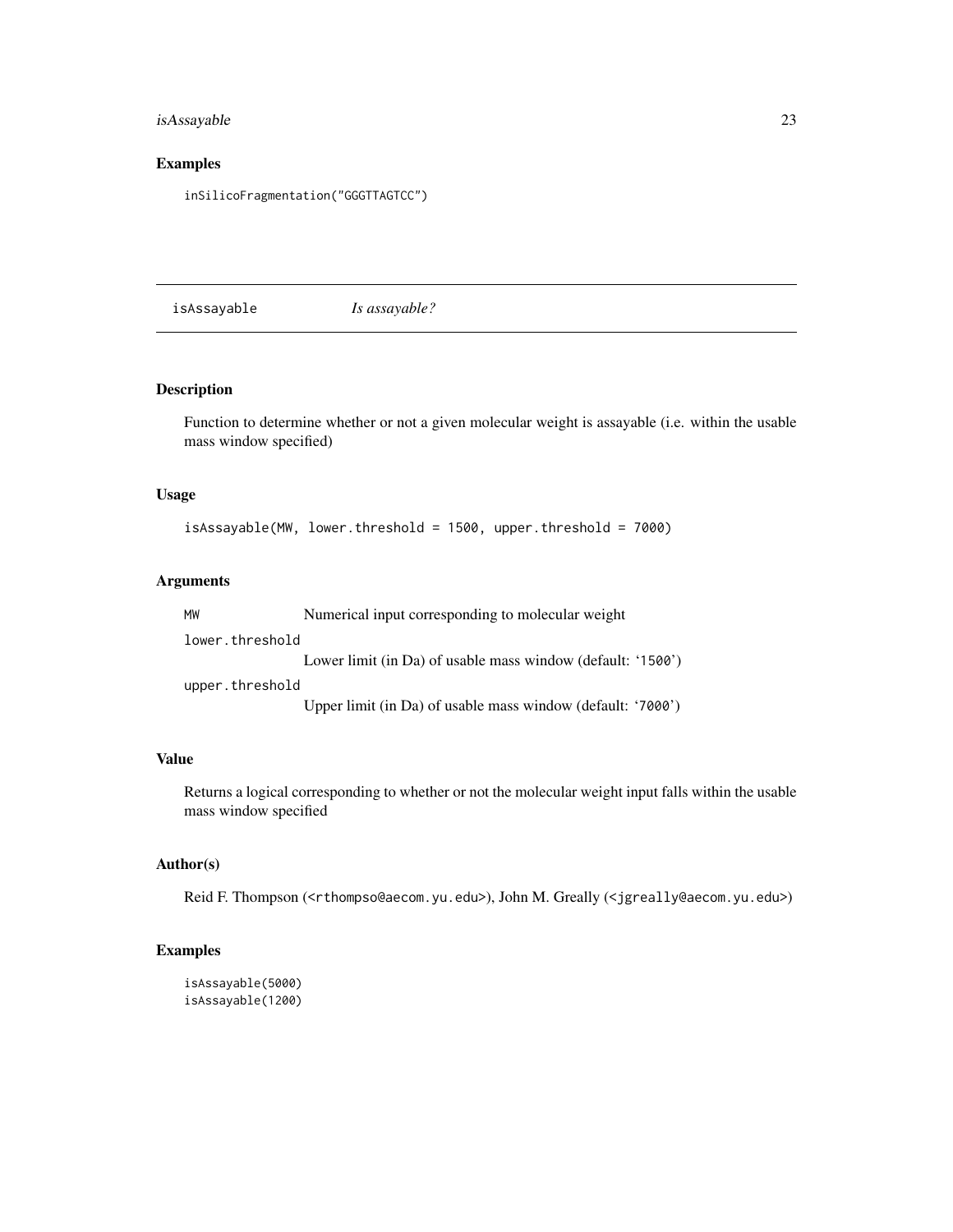<span id="page-23-0"></span>MassArray.example.data

*MassArray Data object*

#### **Description**

This data contains MassArray spectral information for two samples.

#### Usage

MassArray.example.data

## Format

The format is: Formal class 'MassArrayData' [package "MassArray"] with 17 slots ..@ sequence : chr "CCAGGTCCAAAGGTTCAGACCAGTCTGAACCTGTCCAGGGGCACTCCATATTTTC-CTACCTGTCCCTCTTTGCTTGTAAAAACAAATTAAACAGGGATCCCAGCAACTTCGGGGCATGTGTGTAACT"|  $_t$ truncated  $\ldots$  ... @ chr : chr(0) ... @ start : int(0) ... @ end : int(0) ... @ strand : chr "+" ... @ fwd.tag : chr "AGGAAGAGAG" ..@ rev.tag : chr "AGCCTTCTCCC" ..@ fwd.primer : num 29 ..@ rev.primer : num 27 ..@ lower.threshold : num 1500 ..@ upper.threshold : num 9000 ..@ fragments.T :List of 89 .. ..\$ :Formal class 'MassArrayFragment' [package "MassArray"] with 21 slots .. .. .. ..@ ID : int 1 .. .. .. ..@ assay.name : chr "" .. .. .. ..@ name : chr "" .. .. .. ..@ sequence : chr "GGGAGAAGGCT"  $\ldots \ldots \ldots$   $\heartsuit$  position : int 385  $\ldots \ldots \ldots \heartsuit$  length : int 11  $\ldots \ldots \ldots \heartsuit$  CpGs : int 0  $\ldots \ldots \ldots \otimes \text{MW}$ : num 3913  $\ldots \ldots \ldots \otimes \text{collisions}$ : int  $0 \ldots \ldots \ldots \otimes \text{collision.IDs}$ : List of  $1 \ldots \ldots \ldots$  $\mathcal{L}$ : int(0) ... .. .. ..@ CG.collisions : int 0 ... .. ... ..@ CG.collision.IDs : list() ... .. ... ..@ type : chr "T" .. .. .. ..@ direction : chr "+" .. .. .. ..@ extra : chr "5PPP-3P" .. .. .. ..@ bisulfite.converted: logi TRUE .. .. .. ..@ assayable : logi TRUE .. .. .. ..@ conversion.control : logi FALSE .. .. .. ..@ required : logi FALSE .. .. .. ..@ ignored : logi FALSE .. .. .. ..@ primer : logi TRUE ..@ samples :List of 2 .. ..\$ :Formal class 'MassArraySpectrum' [package "MassArray"] with 9 slots .. .. .. ..@ sample : chr "A" .. .. .. ..@ rxn : chr "T" .. .. .. ..@ strand : chr "+" .. .. .. ..@ peaks :List of 184 .. .. .. .. ..\$ :Formal class 'MassArrayPeak' [package "MassArray"] with 16 slots .. .. .. .. .. .. ..@ ID : int  $1 \ldots \ldots \ldots \ldots \ldots \ldots \otimes \text{MW}.$  theoretical : num  $1111 \ldots \ldots \ldots \ldots \ldots \ldots \otimes \text{MW}.$  actual : num NA ...  $\ldots \ldots \ldots \ldots$  probability : num  $0 \ldots \ldots \ldots \ldots \ldots \otimes \text{SNR}$  : num  $0 \ldots \ldots \ldots \ldots \ldots \ldots \otimes \text{height}$  : num NA .. .. .. .. .. ..@ sample.intensity: num NA .. .. .. .. .. .. .@ ref.intensity : num 0.1 .. .. .. .. .. .. ..@ sequence : chr "ACACAAT" .. .. .. .. .. .. ..@ adduct : chr "" .. .. .. .. .. .. ..@ type : chr "Modified"  $\ldots \ldots \ldots \ldots \ldots \ldots \otimes$  charge : int 1  $\ldots \ldots \ldots \ldots \ldots \ldots \otimes$  collisions : int 0  $\ldots \ldots \ldots \ldots \ldots \ldots \otimes$ components : int  $0 \ldots \ldots \ldots \ldots \ldots \mathbb{Q}$  missing : logi TRUE  $\ldots \ldots \ldots \ldots \ldots \mathbb{Q}$  new : logi FALSE  $\ldots \ldots$ .. ..@ quality.conversion : num [1:4] 0.0529 0 0 0 .. .. ... ..@ quality.spectra : num NA .. .. ... ..@ quality.primerdimer: num [1:7] 8.51 15.83 3.28 1.04 0 ... .. .. .. ..@ quality.contaminant: num NA .. .. .. ..@ quality.adducts : num [1:114] 1 1 0.97 0.231 0.412 ... ..@ groups : chr(0) ..@ CpG.data : num [1:2, 1:18] 0.0322 0.0449 0.1468 0.3641 0.1468 ... ..@ CpG.data.combined: num [1:2, 1:18] 0.0322 0.0449 0.1468 0.3641 0.1468 ...

#### Source

Thompson et al. 2009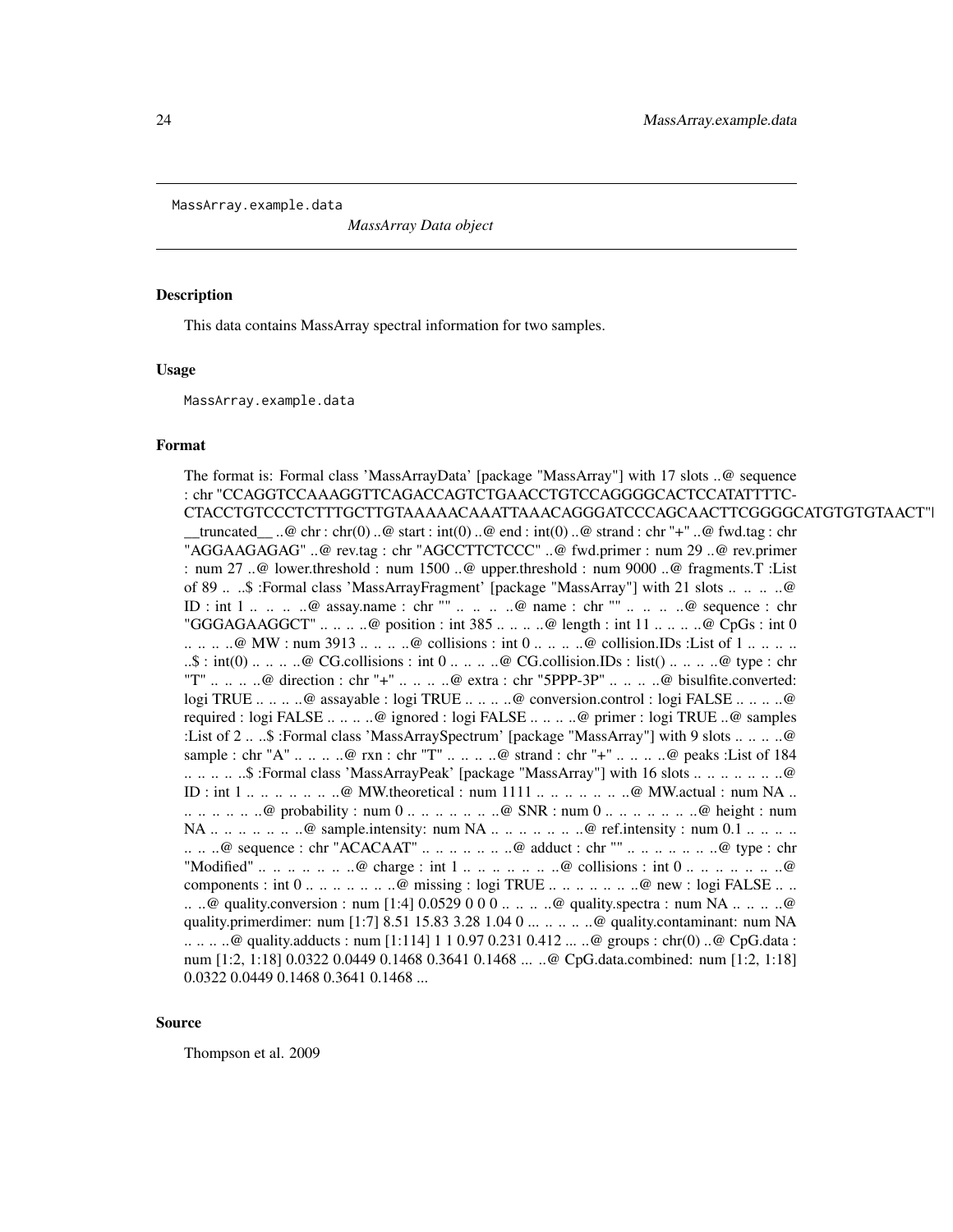#### <span id="page-24-0"></span>MassArrayData-class 25

## Examples

data(MassArray.example.data)

<span id="page-24-1"></span>MassArrayData-class *Class "MassArrayData"*

#### Description

A data structure containing MassArray data and associated information for a single amplicon

#### Objects from the Class

Objects can be created by calls of the form new("MassArrayData", sequence, file, verbose, fwd.tag, rev.tag, fwd.primer, rev.primer, strand, lower.threshold, upper.threshold, header, skip, sep, comment.char, fill, method, position, ...).

## Slots

sequence: Nucleotide sequence for unconverted amplicon

chr: Chromosomal position of amplicon

start: Chromosomal position of amplicon

end: Chromosomal position of amplicon

strand: DNA strand used for amplicon (can be '+' or '-')

fwd.tag: Nucleotide tag sequence 5' of the forward primer

rev.tag: T7-containing nucleotide tag sequence 5' of the reverse primer

fwd.primer: Length (in bp) of forward primer

rev.primer: Length (in bp) of reverse primer

lower.threshold: Lower limit (in Da) of usable mass window (default: '1500')

upper.threshold: Upper limit (in Da) of usable mass window (default: '7000')

- fragments.T: List containing objects of class MassArrayFragment, corresponding to the T-cleavage reaction for the amplicon on the specified strand
- fragments.C: List containing objects of class MassArrayFragment, corresponding to the C-cleavage reaction for the amplicon on the specified strand
- samples: List containing object of class MassArraySpectrum, each corresponding to spectral data from a single sample
- groups: List of the group name to which each sample belongs
- CpG.data: Matrix containing analyzed methylation data, where each row is a sample and each column is a CG dinucleotide site
- CpG.data.combined: Matrix containing methylation data combined from multiple objects (or collapsed from within a single object), where each row is a sample and each column is a CG dinucleotide site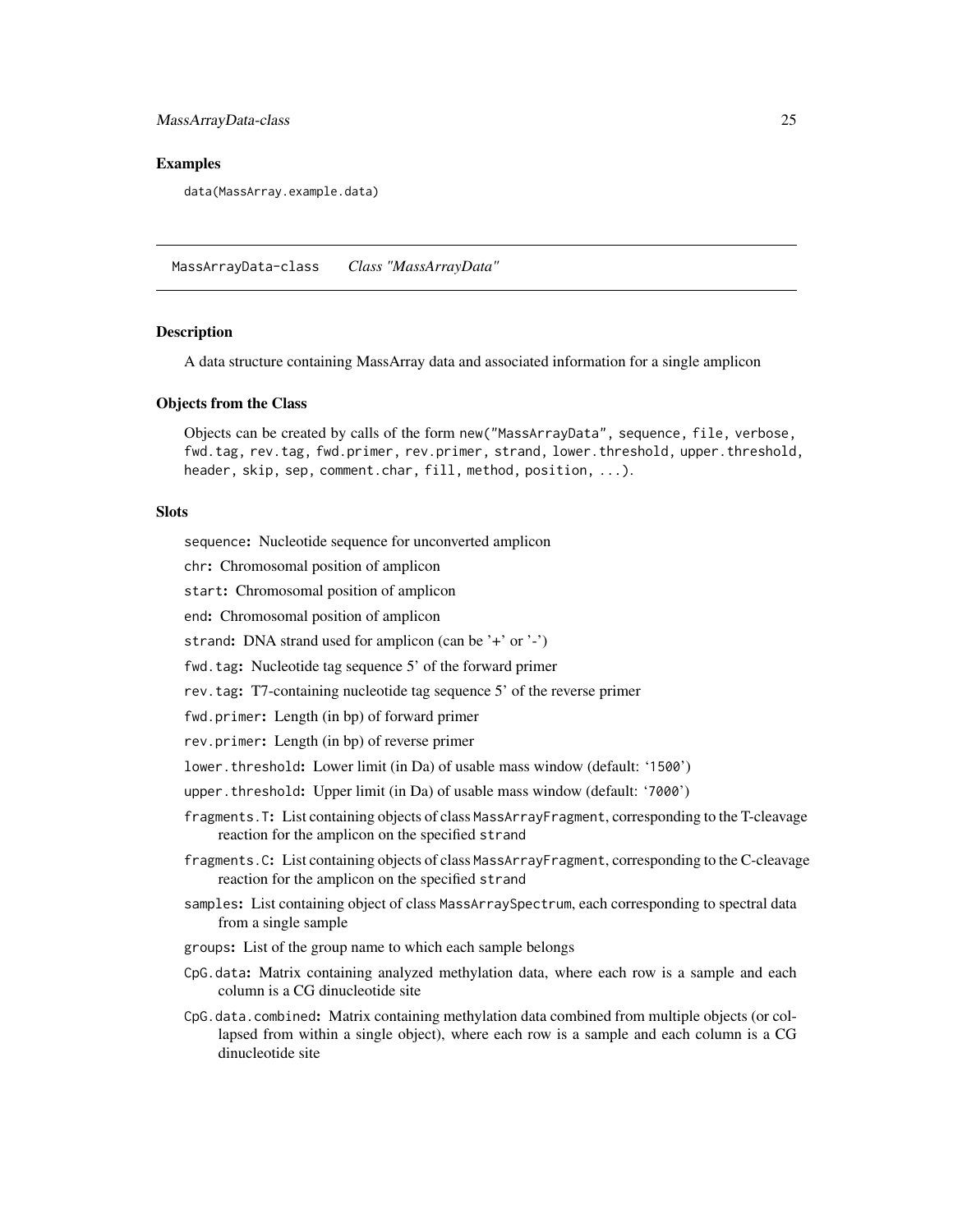## Methods

```
\$ signature(x = "MassArrayData"): ...
\$<- signature(x = "MassArrayData"): ...
[ signature(x = "MassArrayData"): ...
initialize signature(.Object = "MassArrayData"): ...
```
## Author(s)

Reid F. Thompson (<rthompso@aecom.yu.edu>), John M. Greally (<jgreally@aecom.yu.edu>)

## Examples

showClass("MassArrayData")

<span id="page-25-1"></span>MassArrayFragment-class

*Class "MassArrayFragment"*

#### Description

A data structure containing information for a single fragment of an amplicon

## Objects from the Class

Objects can be created by calls of the form new("MassArrayFragment", ID, sequence, assay.name, name, position, type, direction, extra, bisulfite.converted, assayable, primer, ...).

## **Slots**

ID: Unique integer indexing the fragment's position within a potential list of multiple fragments

assay.name: (currently not supported)

name: (currently not supported)

sequence: Bisulphite converted nucleotide sequence of fragment

position: Relative position of fragment within the amplicon

length: Length (in bp) of fragment sequence

CpGs: Number of CG dinucleotides contained within the fragment

- MW: Predicted molecular weight(s) of fragment, including methylated and unmethylated mass, adducts, etc.
- collisions: Number of fragments that share the same molecular weight as the current fragment
- collision.IDs: IDs of other fragments that share the same molecular weight as the current fragment
- CG.collisions: Number of CG-containing fragments that share the same molecular weight as the current fragment

<span id="page-25-0"></span>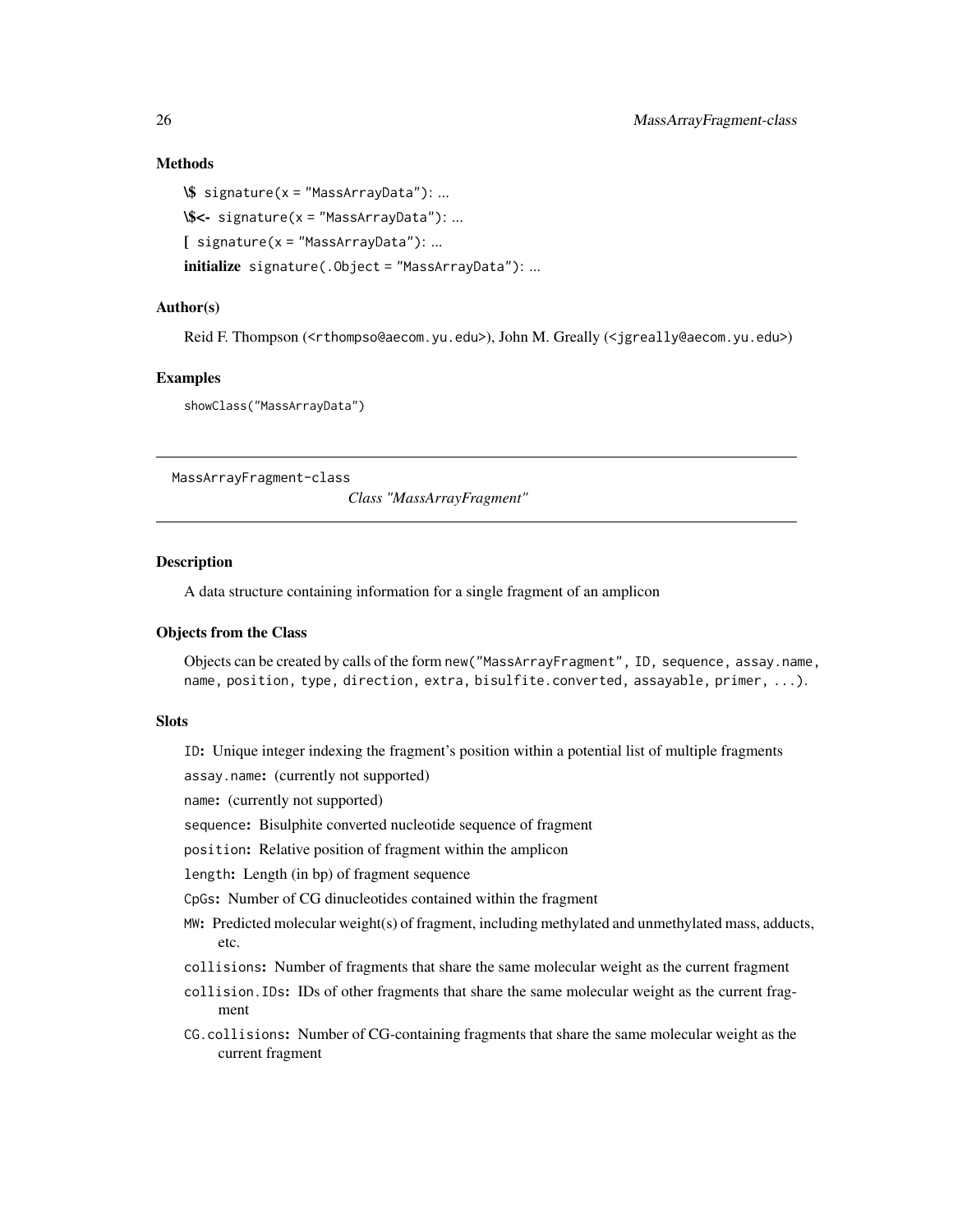<span id="page-26-0"></span>CG.collision.IDs: IDs of other CG-containing fragments that share the same molecular weight as the current fragment

type: Specifies either 'T' or 'C' cleavage reaction

- direction: DNA strand used for fragment sequence (can be '+' or '-')
- extra: One of "5PPP-3P", "5OH", or "5PPP-3OH" (default)
- bisulfite.converted: Logical indicating whether the fragment sequence represents bisulfite converted sequence
- assayable: Logical indicating whether or not the fragment molecular weight is within the usable mass window
- conversion.control: Logical indicating whether or not the fragment is designated as a potential conversion control

required: Logical indicating whether or not the fragment is designated as 'required' by the user ignored: Logical indicating whether or not the fragment is to be ignored

primer: Logical indicating whether or not the fragment overlaps with primer or tagged sequence

## Methods

\\$ signature(x = "MassArrayFragment"): ...

```
\$<- signature(x = "MassArrayFragment"): ...
```
initialize signature(.Object = "MassArrayFragment"): ...

## Author(s)

Reid F. Thompson (<rthompso@aecom.yu.edu>), John M. Greally (<jgreally@aecom.yu.edu>)

## See Also

See Also [MassArrayData](#page-24-1)

#### Examples

showClass("MassArrayFragment")

<span id="page-26-1"></span>MassArrayPeak-class *Class "MassArrayPeak"*

#### Description

A data structure containing information and data for a single peak from a single spectrum

### Objects from the Class

Objects can be created by calls of the form new("MassArrayPeak", ID, MW.theoretical, MW.actual, probability, SNR, height, sample.intensity, ref.intensity, sequence, adduct, type, charge, collisions, components, missing, new, ...).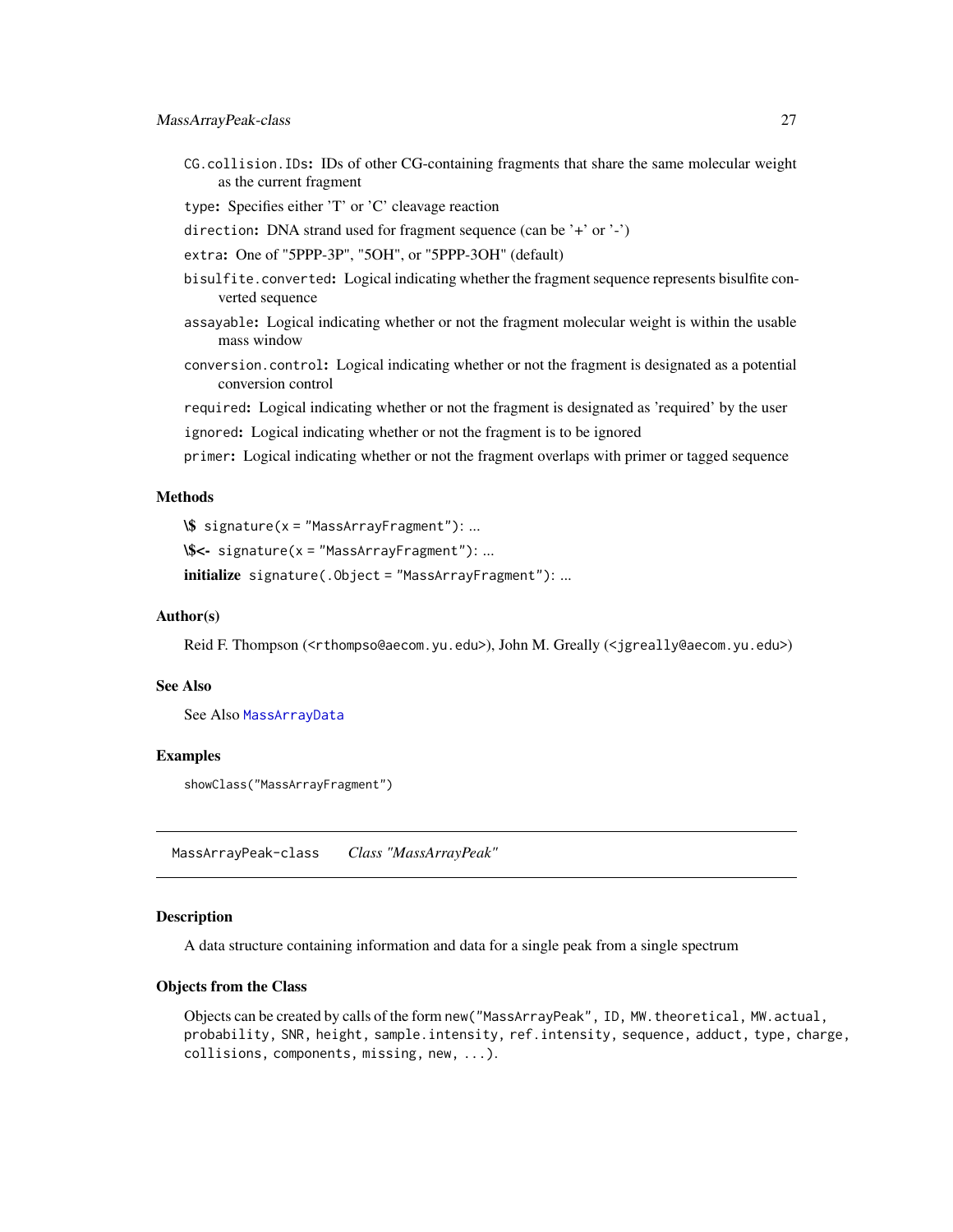## **Slots**

- ID: Peak ID inicating indexed position within a potentially large list of peaks
- MW.theoretical: Expected molecular weight of peak based on nucleotide sequence
- MW.actual: Observed molecular weight from experimental data
- probability: Object of class "numeric" ~~
- SNR: Signal-to-noise ratio
- height: Raw peak height
- sample.intensity: Raw sample intensity
- ref.intensity: Object of class "numeric" ~~
- sequence: Nucleotide composition or sequence(s) corresponding to peak
- adduct: One of 'Na', 'K', or " indicating whether or not peak represents a salt adduct of another expected peak
- type: Object of class "character" ~~
- charge: Degree of ionization of fragment (default is '1' indicating a single positive charge per fragment)
- collisions: Number of peaks that share the same molecular weight as the current peak
- components: Number of fragments expected to give rise to a peak of this molecular weight
- missing: Logical indicating whether or not the expected peak is missing from the spectral data
- new: Logical indicating whether or not the observed peak is unexpected given the amplicon sequence

## Methods

\\$ signature(x = "MassArrayPeak"): ...

\\$<- signature(x = "MassArrayPeak"): ...

initialize signature(.Object = "MassArrayPeak"): ...

## Author(s)

Reid F. Thompson (<rthompso@aecom.yu.edu>), John M. Greally (<jgreally@aecom.yu.edu>)

## See Also

See Also [MassArrayData](#page-24-1)

#### Examples

showClass("MassArrayPeak")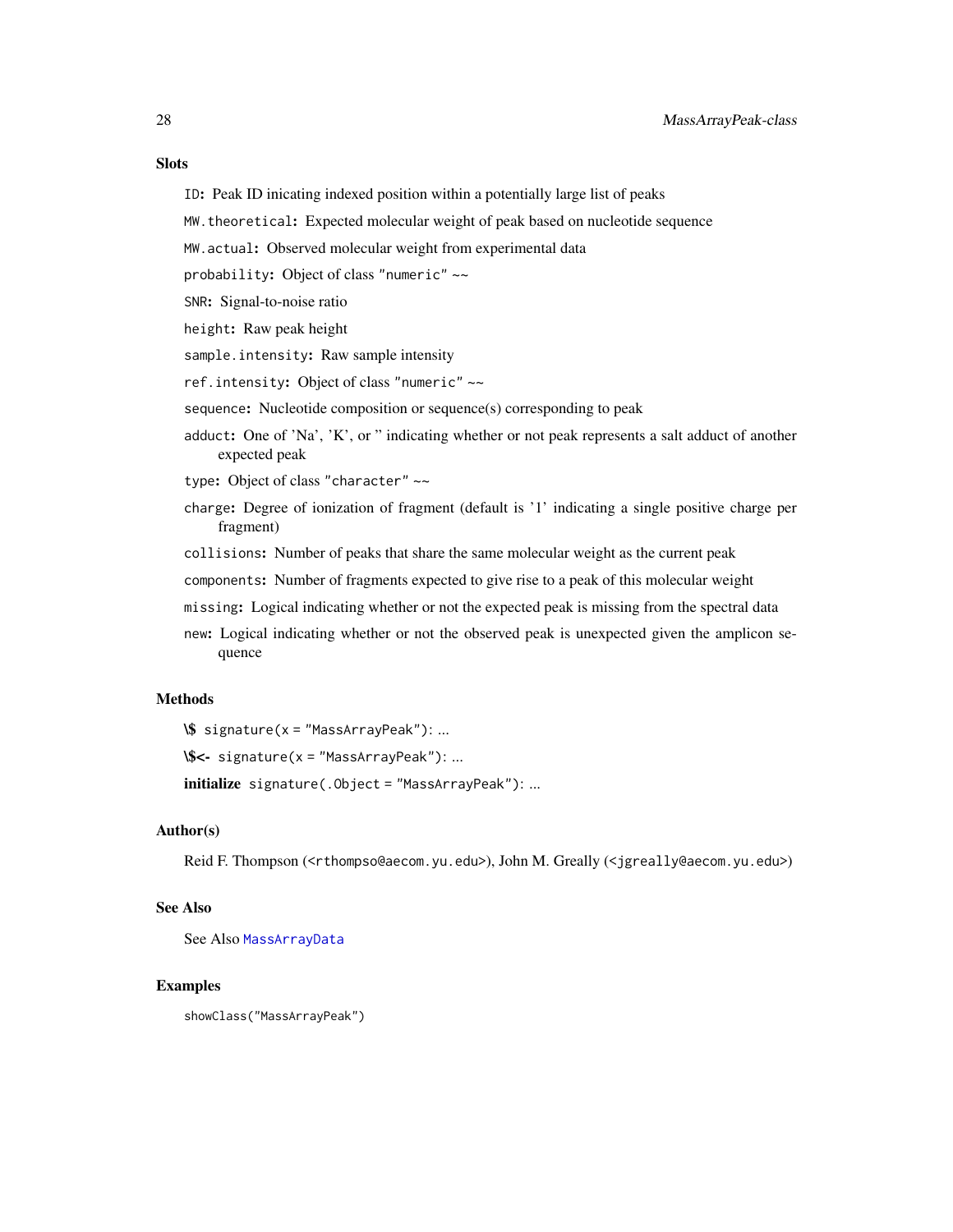<span id="page-28-1"></span><span id="page-28-0"></span>MassArraySpectrum-class

*Class "MassArraySpectrum"*

## Description

A data structure containing MassArray spectral data for a single sample

#### Objects from the Class

Objects can be created by calls of the form new("MassArraySpectrum", sample, rxn, strand, peaks, quality.conversion, quality.spectra, quality.primerdimer, quality.contaminant, quality.adducts, ...).

#### Slots

sample: Sample name

rxn: Cleavage reaction (either 'T' or 'C')

strand: DNA strand for amplicon (either '+' or '-')

peaks: List containing objects of class MassArrayPeak

quality.conversion: Overall level(s) of remnant unconverted cytosines, as measured by one or more conversion controls

quality.spectra: (currently not supported)

quality.primerdimer: (currently not supported)

quality.contaminant: (currently not supported)

quality.adducts: Overall ratio(s) of Na and/or K adduct peak heights to expected peak heights

## **Methods**

```
\$ signature(x = "MassArraySpectrum"): ...
\$<- signature(x = "MassArraySpectrum"): ...
initialize signature(.Object = "MassArraySpectrum"): ...
```
## Author(s)

Reid F. Thompson (<rthompso@aecom.yu.edu>), John M. Greally (<jgreally@aecom.yu.edu>)

## See Also

See Also [MassArrayData](#page-24-1)

## Examples

showClass("MassArraySpectrum")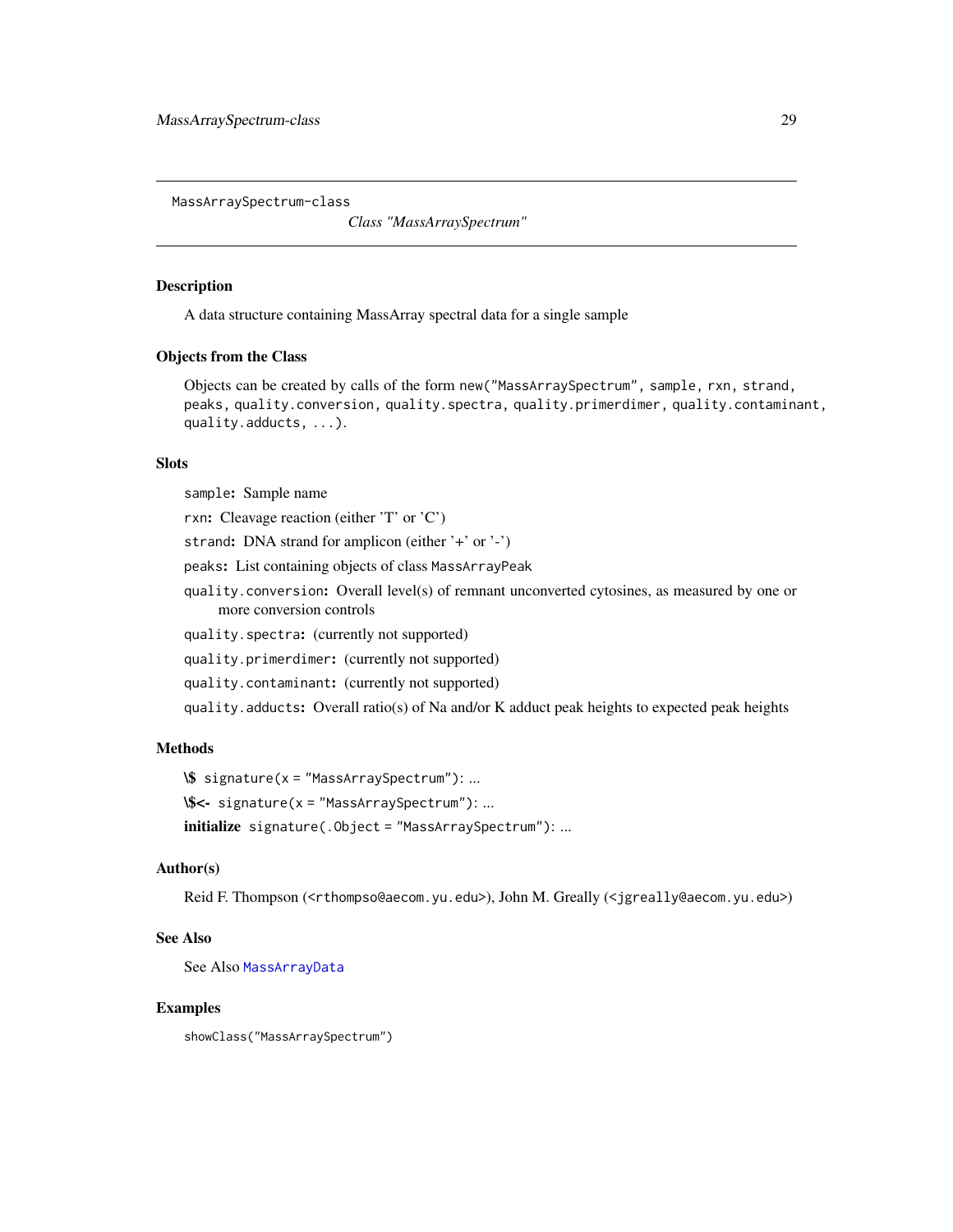<span id="page-29-0"></span>

## Description

Function to count the number of peak collisions (i.e. molecular weights are indistinguishable given the specified resolution)

#### Usage

numCollisions(peaks, resolution = 0.5)

### Arguments

| peaks      | Numerical list of molecular weights (in Da) corresponding to a set of peaks                                                                                           |
|------------|-----------------------------------------------------------------------------------------------------------------------------------------------------------------------|
| resolution | Resolution (in Da), used to specify the ability to distinguish two different molec-<br>ular weights. For a resolution of $(0.5)$ (default), two molecular weights are |
|            | considered identical if they are less than '0.5' Da apart.                                                                                                            |

## Value

Returns a list of peak collision counts for each peak in the original list.

## Author(s)

Reid F. Thompson (<rthompso@aecom.yu.edu>), John M. Greally (<jgreally@aecom.yu.edu>)

## Examples

numCollisions(1:5, 1.5)

plot.MassArrayData *Plot MassArrayData*

## Description

Function to generate graphical output for methylation data in a MassArrayData object

#### Usage

```
## S3 method for class 'MassArrayData'
plot(x, ..., collapse = TRUE, bars = TRUE, scale = TRUE, sequence = TRUE, labels = TRUE, colors = TRUE, mz
```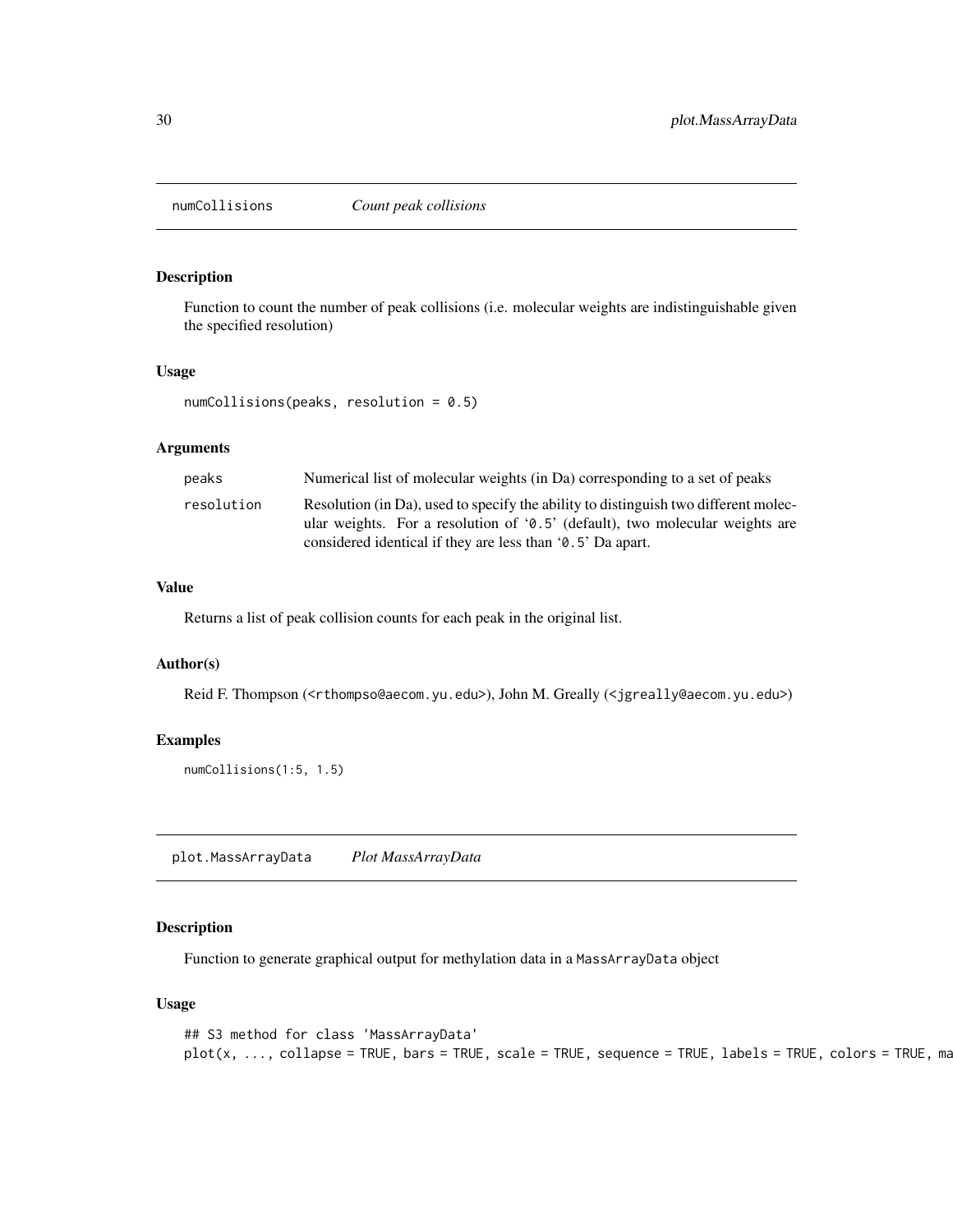## <span id="page-30-0"></span>Arguments

| X        | Object of class MassArrayData                                                                                                                                                                                                                                                                   |
|----------|-------------------------------------------------------------------------------------------------------------------------------------------------------------------------------------------------------------------------------------------------------------------------------------------------|
| $\cdots$ | Other arguments to plot, currently not supported at this time                                                                                                                                                                                                                                   |
| collapse | Logical specifying whether or not to combine samples by unique group (see<br>MassArrayData). If TRUE, each methylation values are averaged across all sam-<br>ples in each unique group. If FALSE, all samples are retained and plotted indi-<br>vidually                                       |
| bars     | Logical specifying whether or not to display error bars. If TRUE (and collapse<br>is TRUE), the median absolute deviation is calculated for each group and plotted<br>as an error bar for each methylation value. If FALSE, no error bars are displayed                                         |
| scale    | Logical specifying whether or not to keep the x axis to scale. If TRUE, methy-<br>lation values are plotted as a function of relative position within the amplicon<br>sequence. If FALSE, positional information is ignored and methylation values<br>are evenly spaced across the plot window. |
| sequence | Logical specifying whether or not to display the nucleotide sequence for the<br>amplicon                                                                                                                                                                                                        |
| labels   | Logical specifying whether or not to display data labels                                                                                                                                                                                                                                        |
| colors   | Logical specifying whether or not to plot in color. If TRUE, colors are used. If<br>FALSE, plotting occurs in black and white and grayscale.                                                                                                                                                    |
| main     | Label/title for overall plot (default is ""                                                                                                                                                                                                                                                     |
| width    | Numerical value specifying the display width to use for each methylation value;<br>number corresponds to the number of base pairs to include in both directions<br>from the methylation position (default is 1.5)                                                                               |

## Author(s)

Reid F. Thompson (<rthompso@aecom.yu.edu>), John M. Greally (<jgreally@aecom.yu.edu>)

## See Also

See Also [MassArrayData](#page-24-1)

```
data(MassArray.example.data)
plot(MassArray.example.data,collapse=FALSE,bars=FALSE,scale=FALSE)
```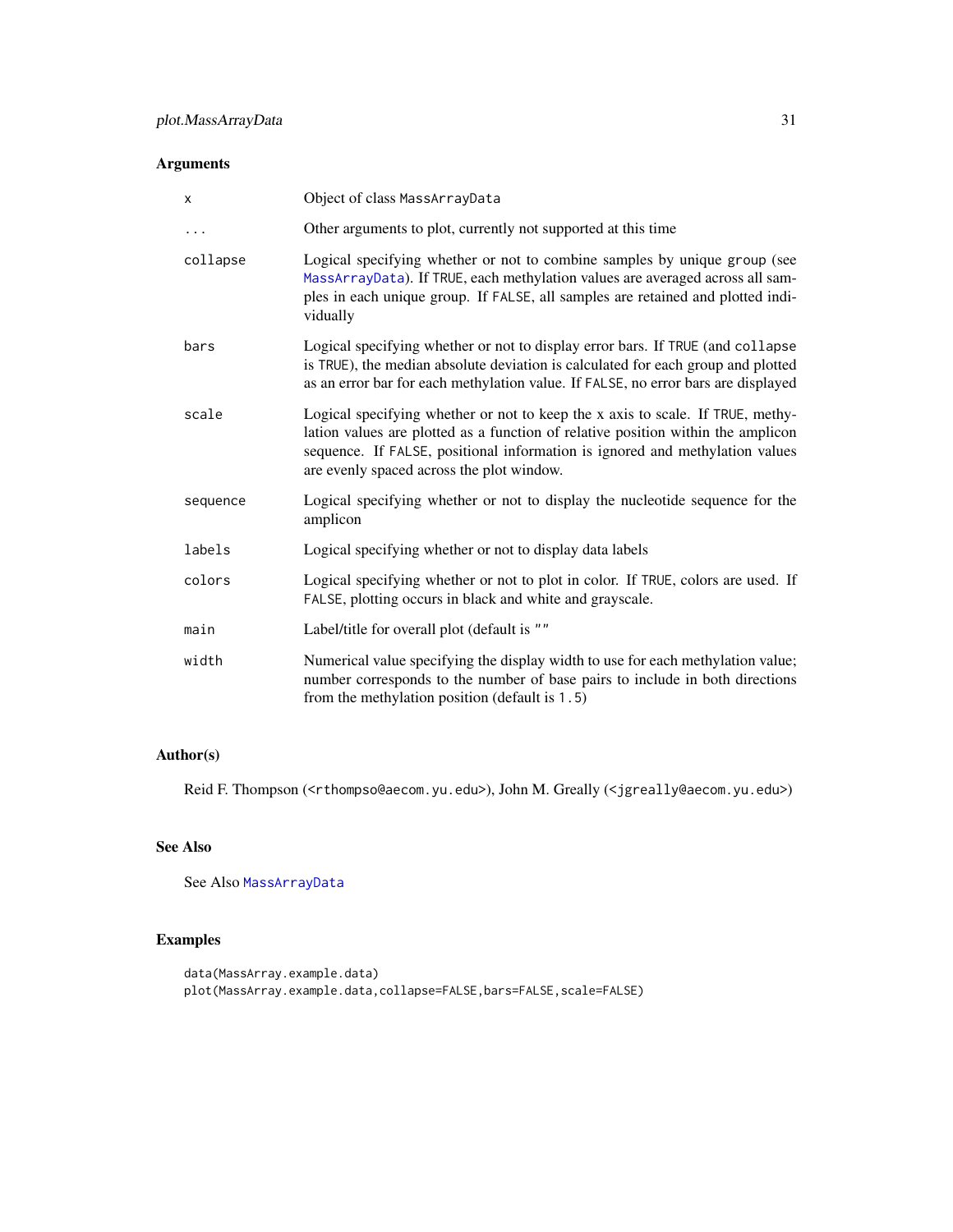<span id="page-31-1"></span><span id="page-31-0"></span>

## Description

Function to access (and/or assign) positional information for a MassArrayData object

## Usage

position(object) position(object) <- value

#### Arguments

| object | Object of class MassArrayData                                                        |
|--------|--------------------------------------------------------------------------------------|
| value  | Character string containing positional information of the form "chrXX:XXXX-<br>XXXX" |

## Value

Returns a character string containing positional information of the form "chrXX:XXXX-XXXX" if accessing a MassArrayData object. If updating a MassArrayData object, function returns the object with updated positional information

## Author(s)

Reid F. Thompson (<rthompso@aecom.yu.edu>), John M. Greally (<jgreally@aecom.yu.edu>)

## See Also

See Also [MassArrayData](#page-24-1)

```
data(MassArray.example.data)
position(MassArray.example.data)
position(MassArray.example.data) <- "chrB:2001-2374"
position(MassArray.example.data)
```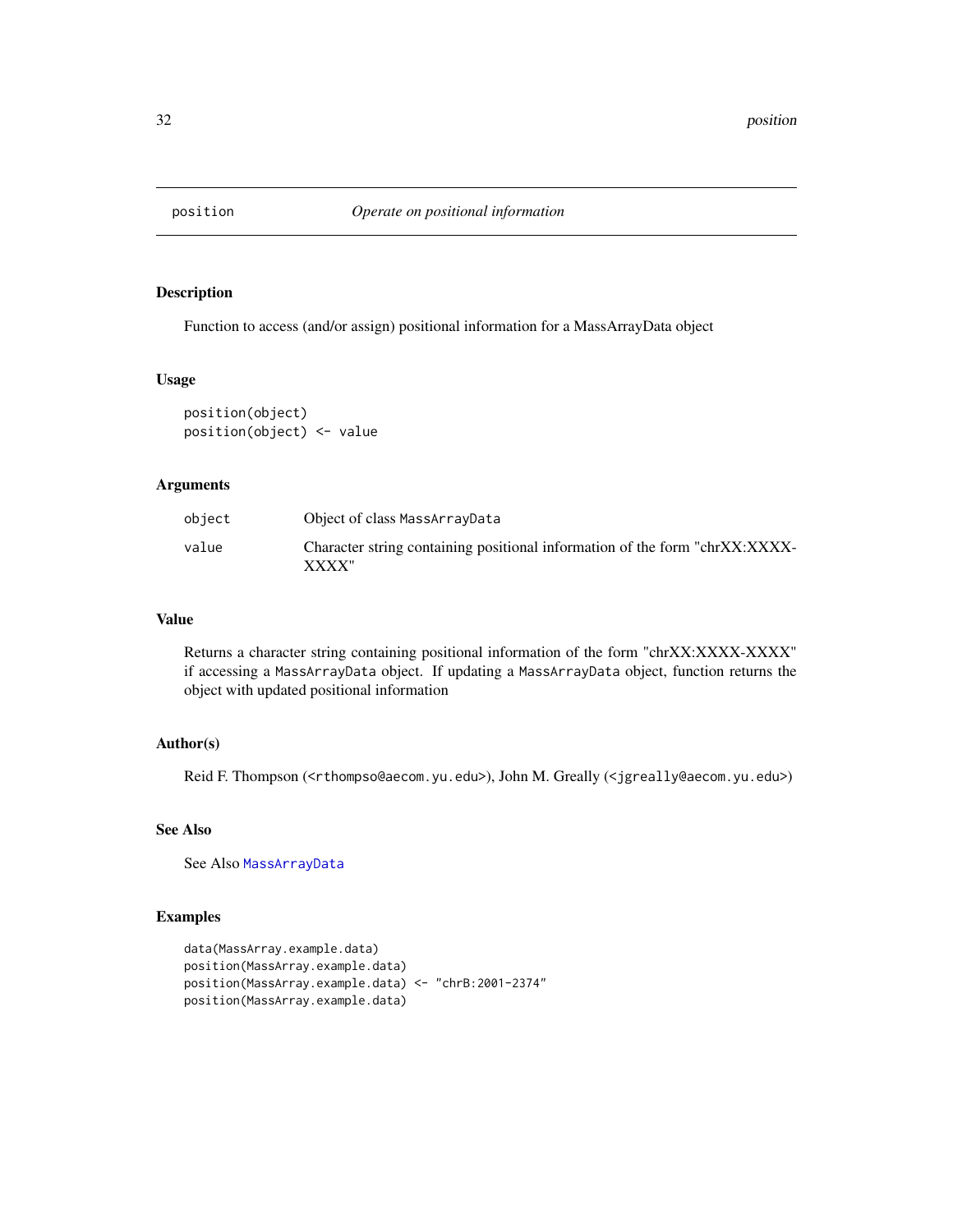<span id="page-32-0"></span>position-methods *Operate on positional information (methods)*

## Description

Methods to access (and/or assign) positional information for a MassArrayData object

## Methods

```
object = "MassArrayData" Access positional information for MassArrayData object
```
- object = "MassArrayData", value = "missing" Handle empty function call, simply return the MassArrayData object
- object = "MassArrayData", value = "character" Assign position of MassArrayData object to value

## See Also

[position](#page-31-1)

<span id="page-32-1"></span>revComplement *Reverse complement*

#### Description

Function to find the reverse complement

## Usage

```
revComplement(x)
```
## Arguments

x sequence input to use for reverse complement. x can be a character string or a MassArrayData object.

## Value

Returns the reverse complement of a character string or MassArrayData object, depending upon input data type.

#### Author(s)

Reid F. Thompson (<rthompso@aecom.yu.edu>), John M. Greally (<jgreally@aecom.yu.edu>)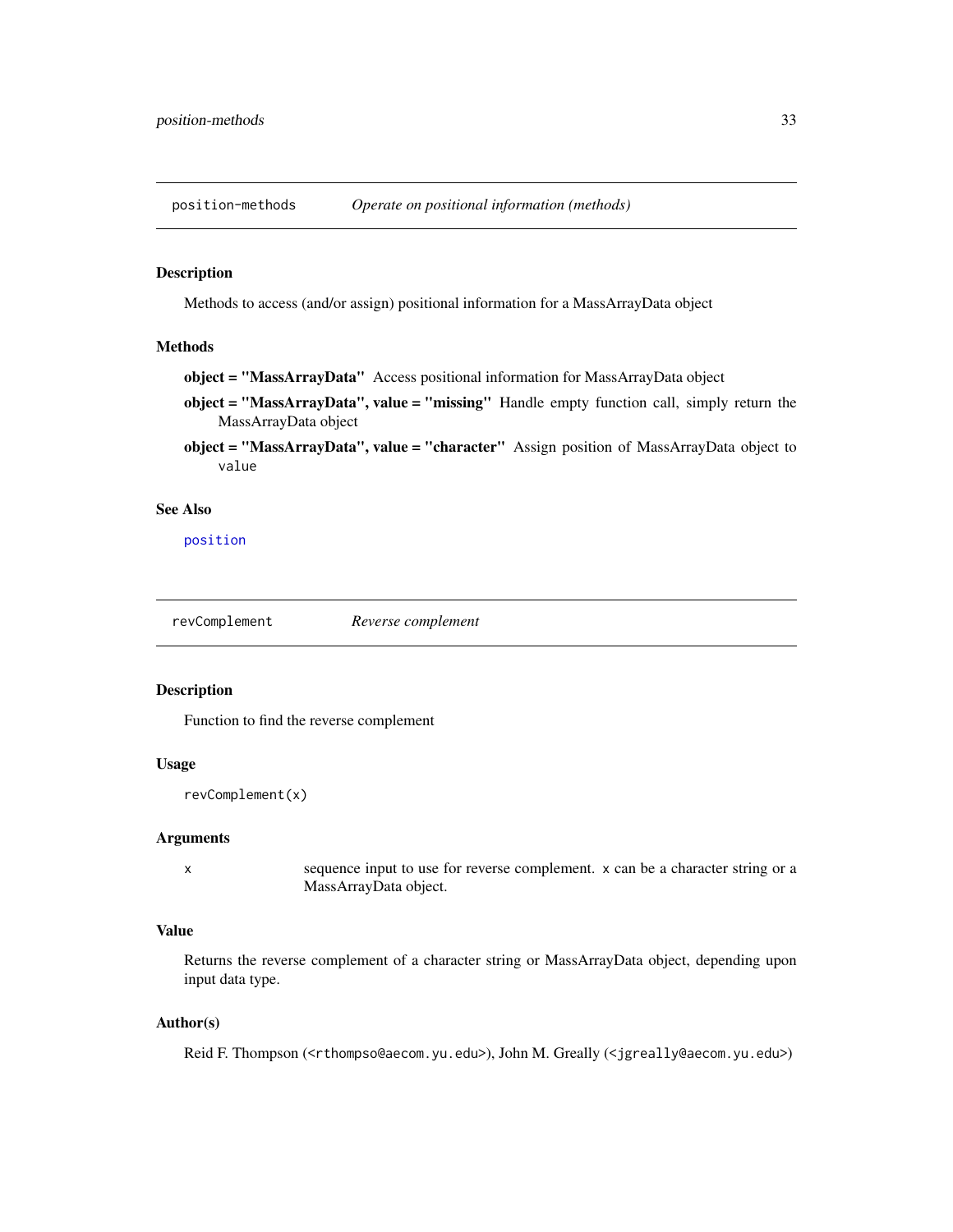## See Also

[revComplement-methods](#page-33-1)

## Examples

```
revComplement("AATCCGGGGGAA")
```
<span id="page-33-1"></span>revComplement-methods *Reverse complement (methods)*

## Description

Methods for reverse complement

#### Methods

x = "MassArrayData" Finds reverse complement of a MassArrayData object, a function that consists of altering sequence, strand, fragmentation, and methylation data

 $x =$  "character" Calculates reverse complement from nucleotide sequence as character input

## Author(s)

Reid F. Thompson (<rthompso@aecom.yu.edu>), John M. Greally (<jgreally@aecom.yu.edu>)

#### See Also

[revComplement](#page-32-1)

rnaDigest *RNA digest*

#### Description

Function to perform an in silico RNAse A digest for either the T or C cleavage reactions

## Usage

```
rnaDigest(sequence, type = c("T", "C"))
```
#### Arguments

| sequence | Nucleotide sequence input                                                     |
|----------|-------------------------------------------------------------------------------|
| type     | One of either 'T' or 'C', specifying which cleavage reaction mixture was used |

<span id="page-33-0"></span>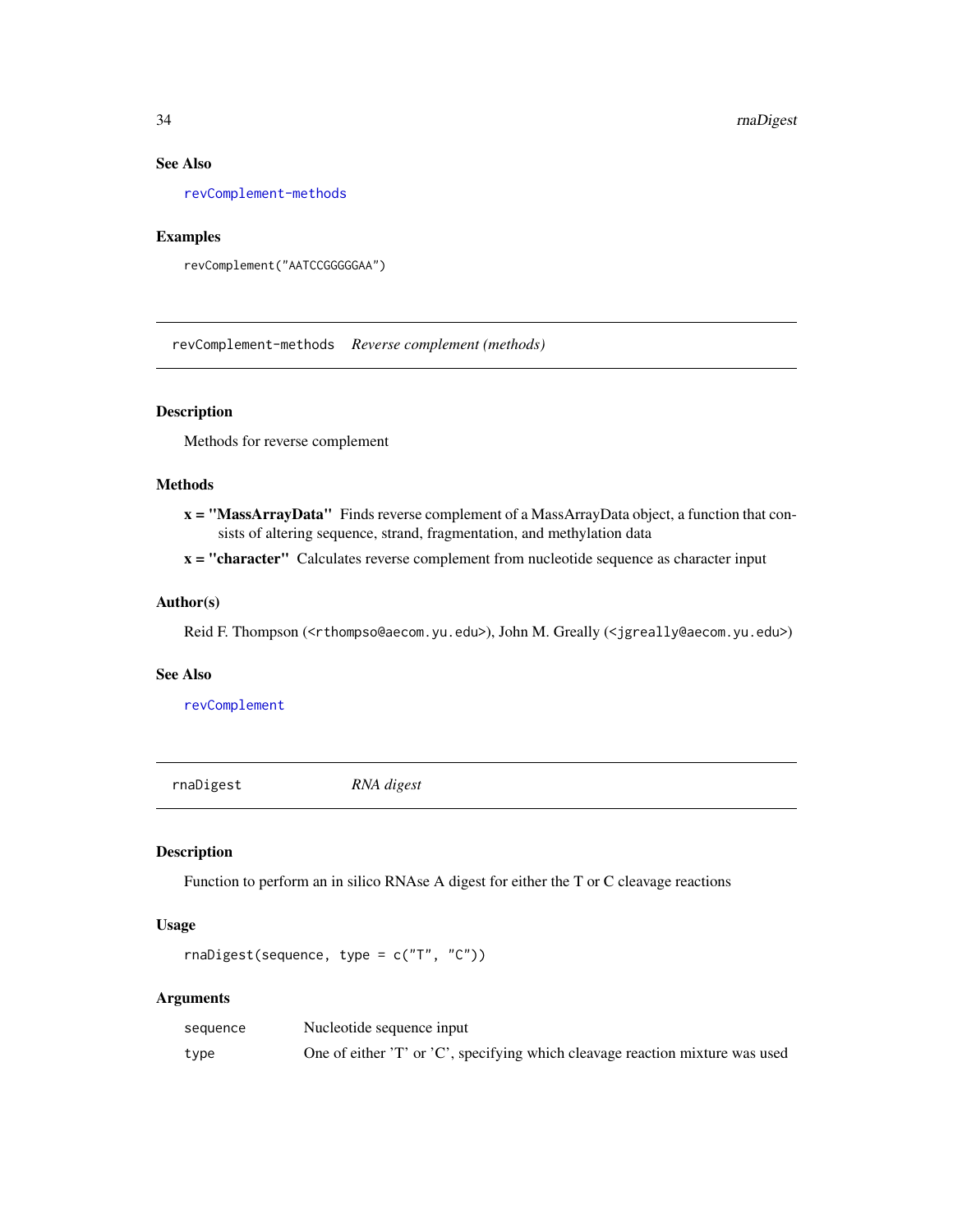#### <span id="page-34-0"></span>samples 35

## Value

Returns a list of MassArrayFragment objects, each containing information about a given fragment generated by the RNA digest

## Author(s)

Reid F. Thompson (<rthompso@aecom.yu.edu>), John M. Greally (<jgreally@aecom.yu.edu>)

## See Also

See Also as [MassArrayFragment](#page-25-1)

#### Examples

rnaDigest("AAAACCCCCTGCGGAGAGAGGCCGACAAAA", type="T")

<span id="page-34-1"></span>samples *Operate on sample name(s)*

#### Description

Function to access (and/or assign) sample name information for a MassArrayData object

## Usage

samples(object) samples(object) <- value

#### Arguments

| object | Object of class MassArrayData                                                   |
|--------|---------------------------------------------------------------------------------|
| value  | List of character strings containing sample name information, one for each sam- |
|        | ple contained in the MassArrayData object                                       |

## Value

Returns a list of character strings containing sample name information for each sample in MassArrayData object. If updating a MassArrayData object, function returns the object with updated sample name information

## Author(s)

Reid F. Thompson (<rthompso@aecom.yu.edu>), John M. Greally (<jgreally@aecom.yu.edu>)

## See Also

See Also as [MassArrayData](#page-24-1)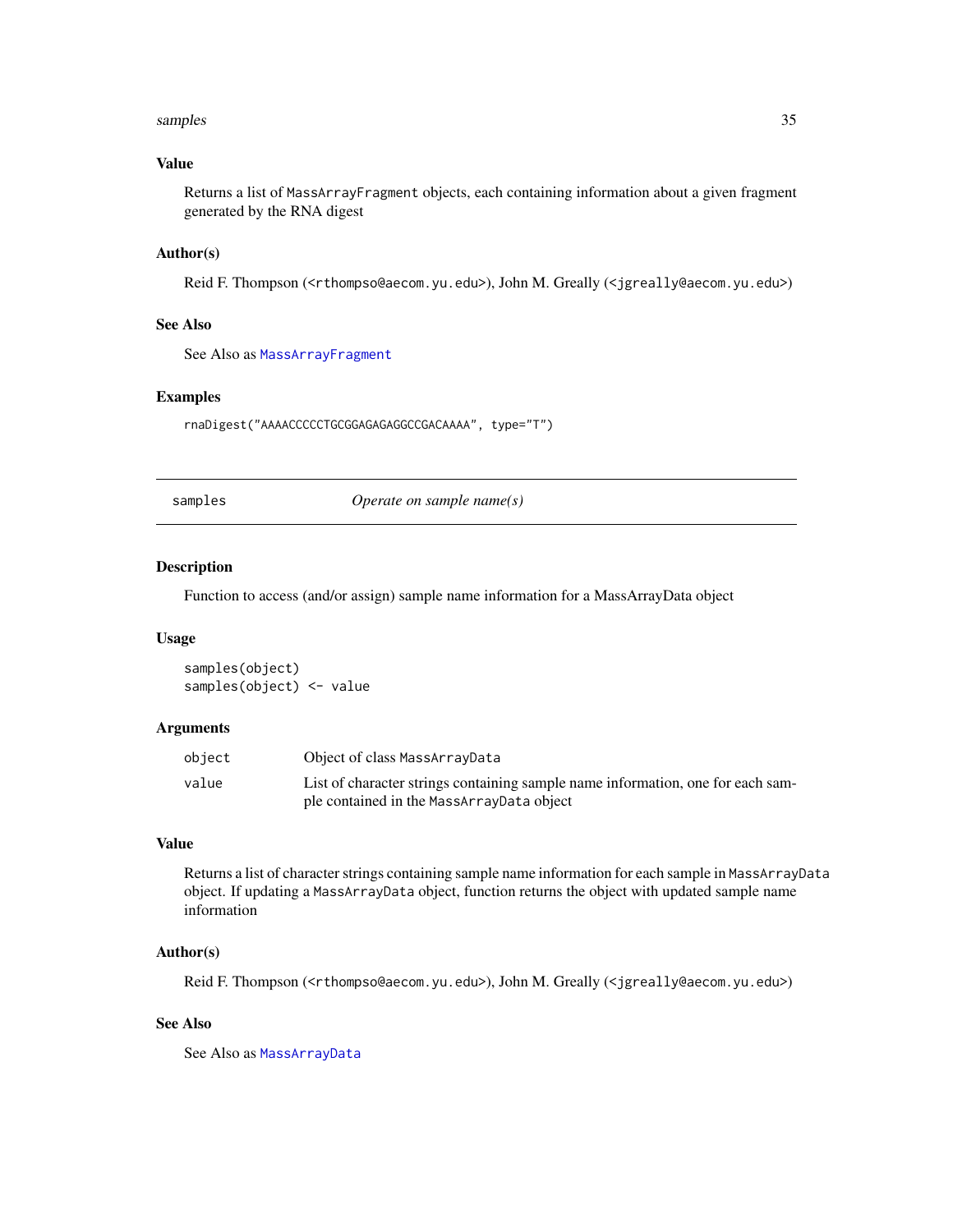## Examples

```
data(MassArray.example.data)
samples(MassArray.example.data)
samples(MassArray.example.data)[2] <- "SECOND"
samples(MassArray.example.data)
```
samples-methods *Operate on sample name(s) (methods)*

## Description

Methods to access (and/or assign) sample name information for a MassArrayData object

## Methods

object = "MassArrayData" Access sample name information for MassArrayData object

- object = "MassArrayData", value = "missing" Handle empty function call, simply return the MassArrayData object
- object = "MassArrayData", value = "character" Assign sample name of MassArrayData object to value

#### See Also

[samples](#page-34-1)

sum.MassArraySpectrum *Sum MassArraySpectrum objects*

## Description

Function to collapse multiple MassArraySpectrum objects into a single MassArraySpectrum representing the sum of each

#### Usage

## S3 method for class 'MassArraySpectrum'  $sum(x, ..., trim = 0, na.rm = TRUE)$ 

#### Arguments

| x     | One or multiple MassArraySpectrum objects to include in sum                                                                                                                                                                                     |
|-------|-------------------------------------------------------------------------------------------------------------------------------------------------------------------------------------------------------------------------------------------------|
| .     | Any additional MassArraySpectrum objects to include in sum                                                                                                                                                                                      |
| trim  | Numerical value between 0 and 0.5 specifying the proportion of spectra to re-<br>move from consideration on a per peak basis, such that the SNR of each peak is<br>calculated as the trimmed mean of the same peak across all included spectra. |
| na.rm | Logical value passed to mean, indicating whether NA values should be stripped<br>before the computation proceeds.                                                                                                                               |

<span id="page-35-0"></span>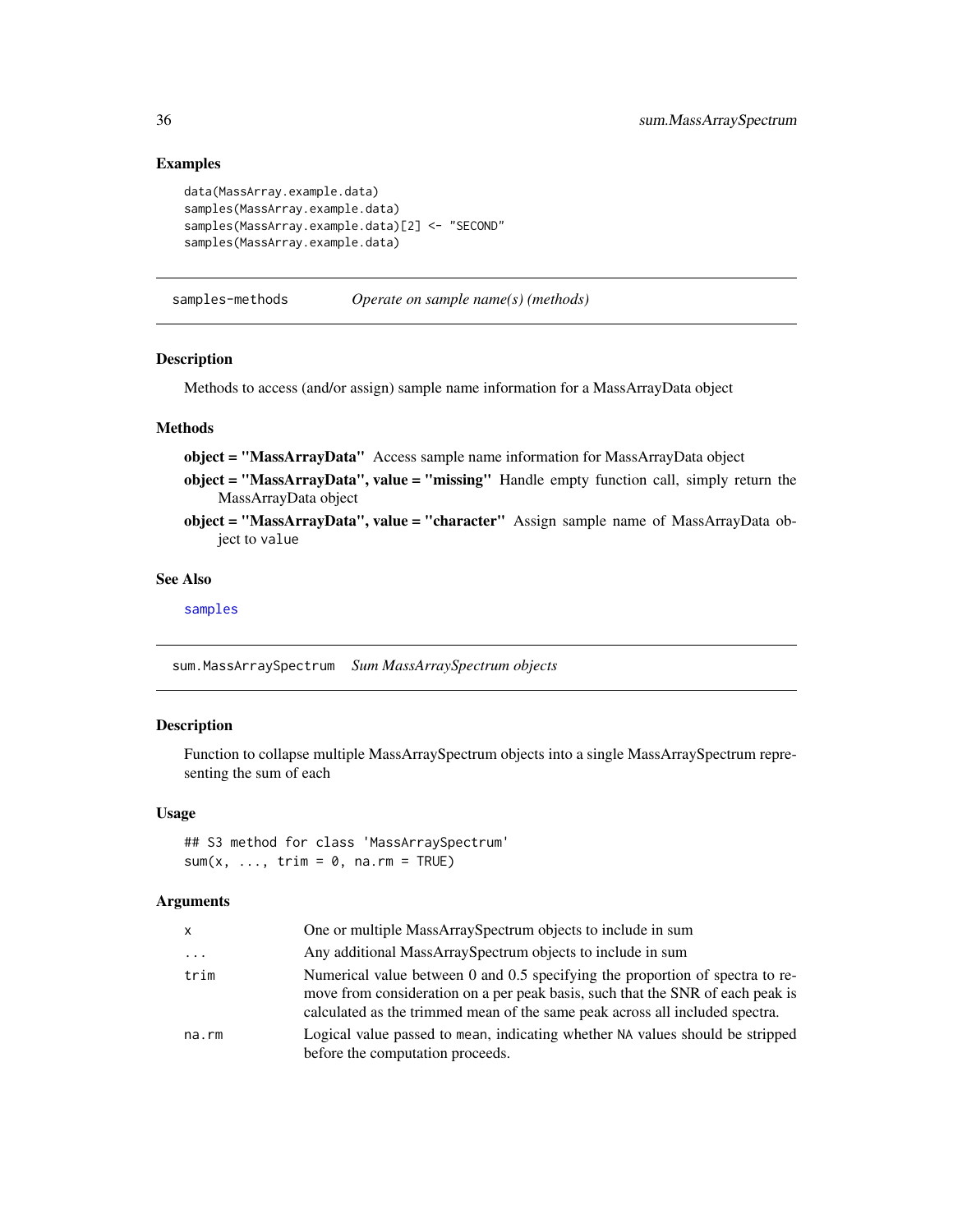## <span id="page-36-0"></span>Value

Returns a single MassArraySpectrum object that represents the union of all unique peaks from the component MassArraySpectrum objects, with SNR for each peak representing the average value of that peak across all spectra

## Author(s)

Reid F. Thompson (<rthompso@aecom.yu.edu>), John M. Greally (<jgreally@aecom.yu.edu>)

## See Also

See Also as [MassArraySpectrum](#page-28-1)

```
data(MassArray.example.data)
MassArray.example.data$samples[[1]]$peaks[[11]]$height
MassArray.example.data$samples[[1]] <- sum.MassArraySpectrum(MassArray.example.data$samples[[1]], MassArray.example.data$samples[[2]])
MassArray.example.data$samples[[1]]$peaks[[11]]$height
```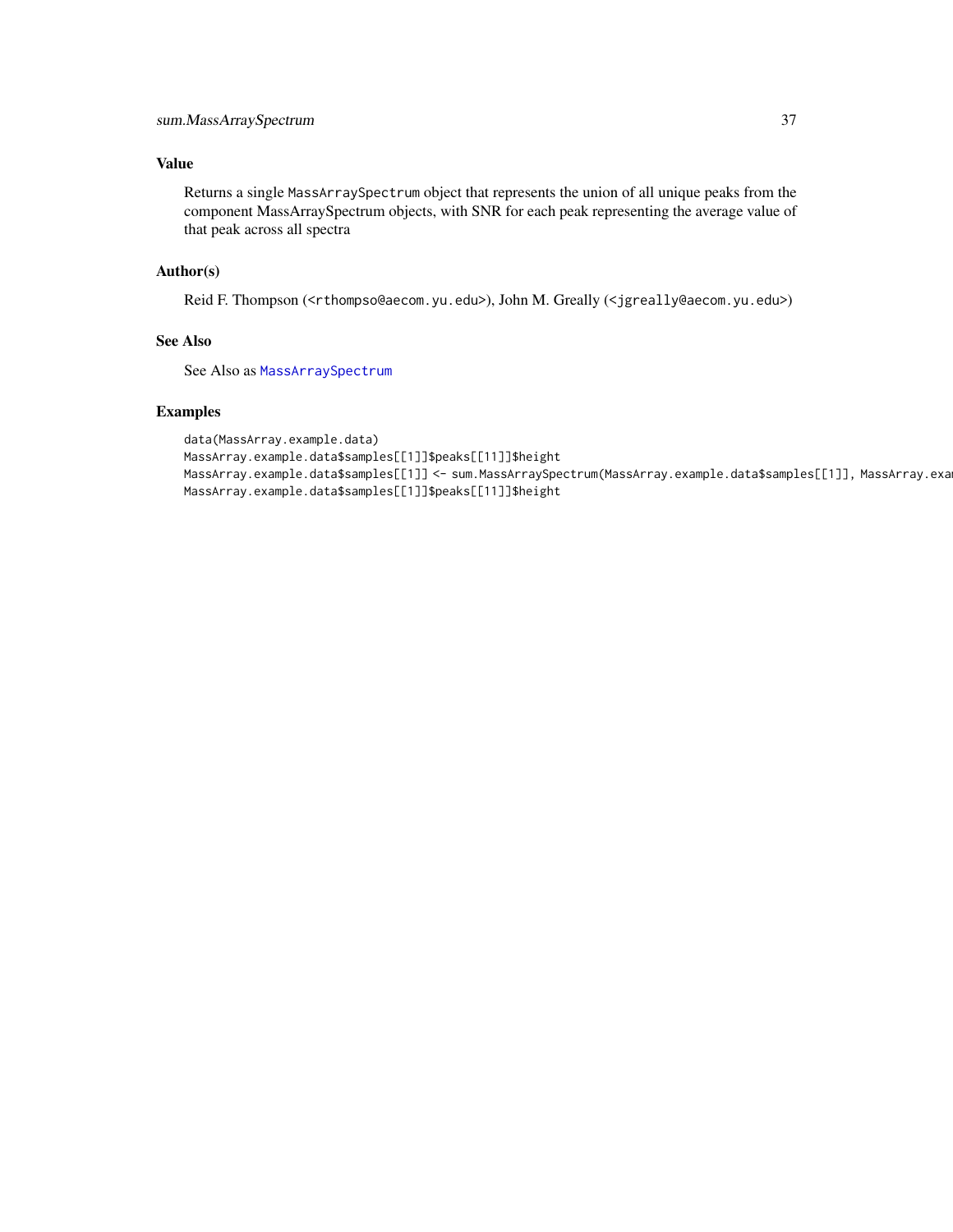# <span id="page-37-0"></span>**Index**

∗ aplot ampliconPrediction, [3](#page-2-0) plot.MassArrayData, [30](#page-29-0) ∗ arith analyzeCpGs, [4](#page-3-0) calcMeth, [6](#page-5-0) calcMW, [7](#page-6-0) calcPercentAdduct, [8](#page-7-0) calcPercentConversion, [9](#page-8-0) ∗ attribute ampliconPrediction, [3](#page-2-0) analyzeCpGs, [4](#page-3-0) calcPercentAdduct, [8](#page-7-0) calcPercentConversion, [9](#page-8-0) evaluateSNPs, [15](#page-14-0) importEpiTyperData, [20](#page-19-0) importEpiTyperData.new, [21](#page-20-0) inSilicoFragmentation, [22](#page-21-0) position, [32](#page-31-0) samples, [35](#page-34-0) ∗ character ampliconPrediction, [3](#page-2-0) bisConvert, [5](#page-4-0) calcMW, [7](#page-6-0) convControl, [11](#page-10-0) countCGs, [12](#page-11-0) expandSequence, [16](#page-15-0) identifySNPs, [19](#page-18-0) inSilicoFragmentation, [22](#page-21-0) revComplement, [33](#page-32-0) rnaDigest, [34](#page-33-0) ∗ classes MassArrayData-class, [25](#page-24-0) MassArrayFragment-class, [26](#page-25-0) MassArrayPeak-class, [27](#page-26-0) MassArraySpectrum-class, [29](#page-28-0) ∗ datasets MassArray.example.data, [24](#page-23-0) ∗ file

importEpiTyperData, [20](#page-19-0) importEpiTyperData.new, [21](#page-20-0) ∗ graphs ampliconPrediction, [3](#page-2-0) ∗ list findCollisions, [17](#page-16-0) findFragments, [18](#page-17-0) findPeaks, [18](#page-17-0) numCollisions, [30](#page-29-0) ∗ logic isAssayable, [23](#page-22-0) ∗ manip calcMeth, [6](#page-5-0) combine, [10](#page-9-0) combine-methods, [11](#page-10-0) convControl, [11](#page-10-0) estimatePrimerDimer, [14](#page-13-0) evaluateSNPs, [15](#page-14-0) expandSequence, [16](#page-15-0) findCollisions, [17](#page-16-0) findFragments, [18](#page-17-0) findPeaks, [18](#page-17-0) identifySNPs, [19](#page-18-0) inSilicoFragmentation, [22](#page-21-0) numCollisions, [30](#page-29-0) rnaDigest, [34](#page-33-0) sum.MassArraySpectrum, [36](#page-35-0) ∗ methods combine-methods, [11](#page-10-0) position-methods, [33](#page-32-0) revComplement-methods, [34](#page-33-0) samples-methods, [36](#page-35-0) ∗ print createWiggle, [13](#page-12-0) [,MassArrayData-method *(*MassArrayData-class*)*, [25](#page-24-0) \$,MassArrayData-method *(*MassArrayData-class*)*, [25](#page-24-0) \$,MassArrayFragment-method